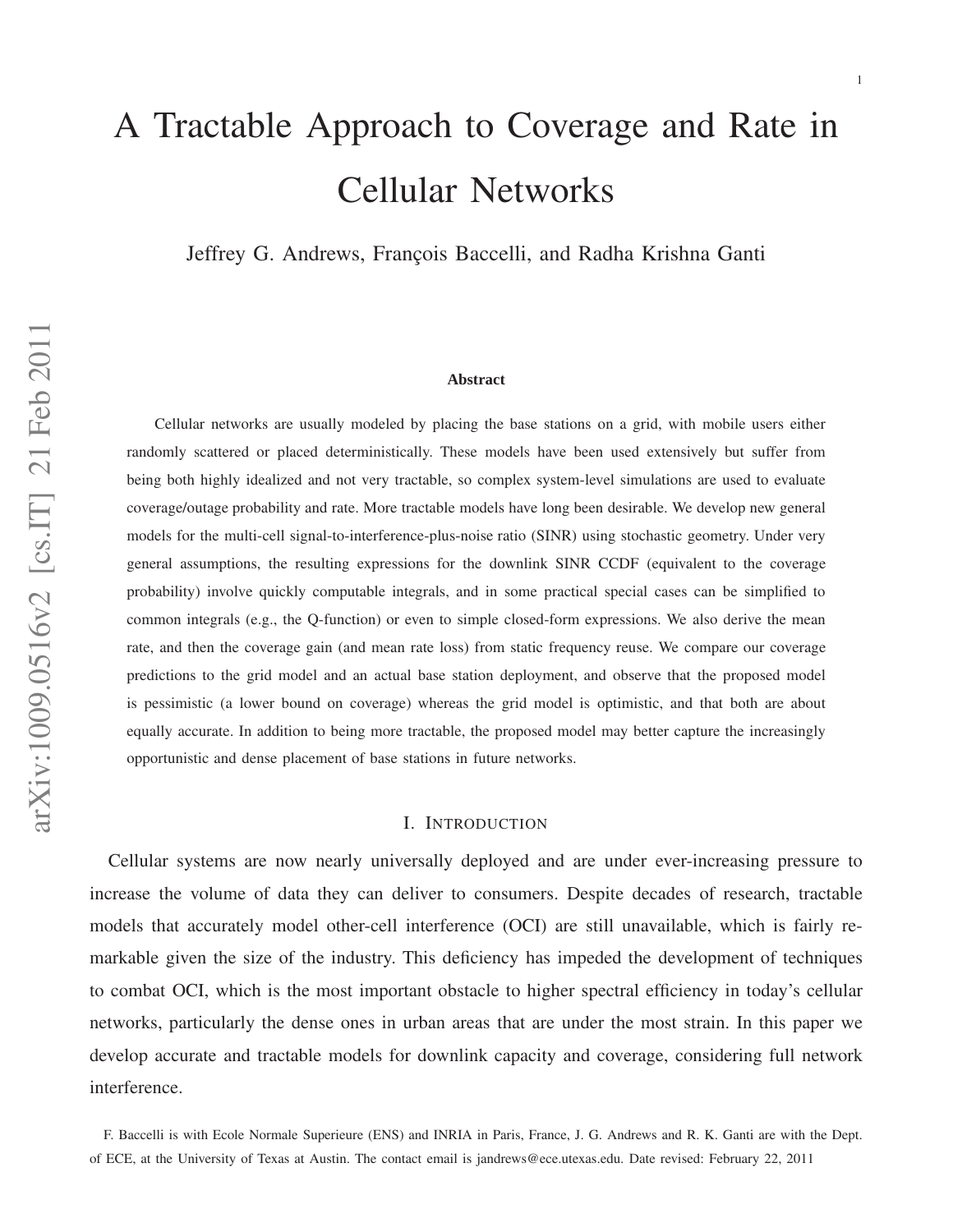# *A. Common Approaches and Their Limitations*

A tractable but overly simple downlink model commonly used by information theorists is the Wyner model [1], [2], [3], which is typically one-dimensional and presumes a unit gain from each base station to the tagged user and an equal gain that is less than one to the two users in the two neighboring cells. This is a highly inaccurate model unless there is a very large amount of interference averaging over space, such as in the uplink of heavily-loaded CDMA systems [4]. This philosophical approach of distilling other-cell interference to a fixed value has also been advocated for CDMA in [5] and used in the landmark paper [6], where other-cell interference was modeled as a constant factor of the total interference. For cellular systems using orthogonal multiple access techniques such as in LTE and WiMAX, the Wyner model and related mean-value approaches are particularly inaccurate, since the SINR values over a cell vary dramatically. Nevertheless, it has been commonly used even up to the present to evaluate the "capacity" of multicell systems under various types of multicell cooperation [7], [8], [9]. Another common analysis approach is to consider a single interfering cell [10]. In the two cell case, at least the SINR varies depending on the user position and possibly fading, but naturally such an approach still neglects most sources of interference in the network and is highly idealized. A recent discussion of such models for the purposes of base station cooperation to reduce interference is given in [11]. That such simplified approaches to other-cell interference modeling are still considered state-of-the-art for analysis speaks to the difficulty in finding more realistic tractable approaches.

On the other hand, practicing systems engineers and researchers in need of more realistic models typically model a 2-D network of base stations on a regular hexagonal lattice, or slightly more simply, a square lattice, see Fig. 2. Tractable analysis can sometimes be achieved for a *fixed* user with a small number of interfering base stations, for example by considering the "worst-case" user location – the cell corner – and finding the signal-to-interference-plus-noise ratio (SINR) [12], [13]. The resulting SINR is still a random variable in the case of shadowing and/or fading from which performance metrics like (worst-case) average rate and (worst-case) outage probability relative to some target rate can be determined. Naturally, such an approach gives very pessimistic results that do not provide much guidance to the performance of most users in the system. More commonly, Monte Carlo integrations are done by computer, e.g. in the landmark capacity paper [6]. Tractable expressions for the SINR are unavailable in general for a random user location in the cell and so more general results that provide guidance into typical SINR or the probability of outage/coverage over the entire cell must be arrived at by complex time-consuming simulations. In addition to being onerous to construct and run, such private simulations additionally suffer from issues regarding repeatability and transparency, and they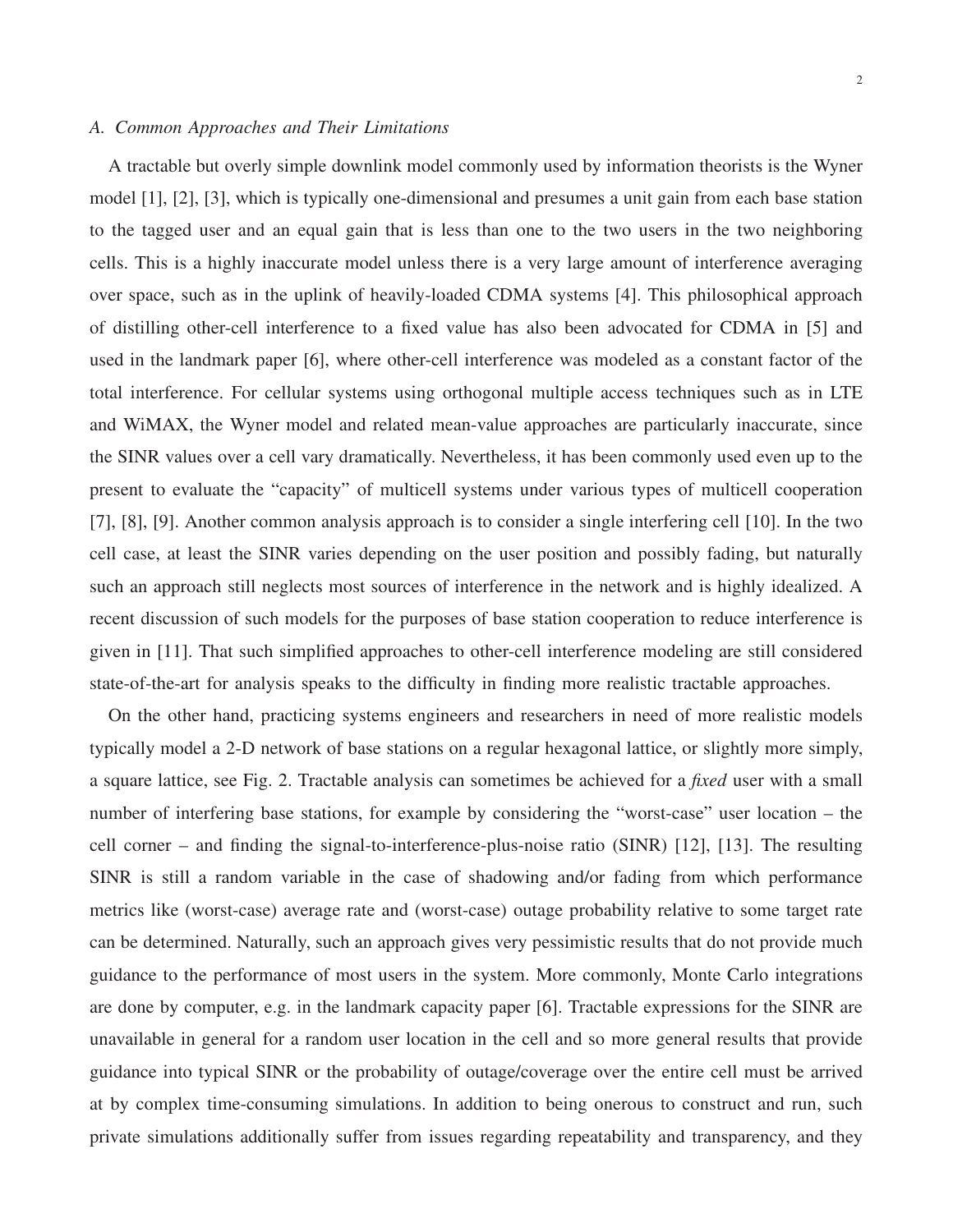seldom inspire "optimal" or creative new algorithms or designs. It is also important to realize that although widely accepted, grid-based models are themselves highly idealized and may be increasingly inaccurate for the heterogeneous and ad hoc deployments common in urban and suburban areas, where cell radii vary considerably due to differences in transmission power, tower height, and user density. For example, picocells are often inserted into an existing cellular network in the vicinity of high-traffic areas, and short-range femtocells may be scattered in a haphazard manner throughout a centrally planned cellular network.

# *B. Our Approach and Contributions*

Perhaps counter-intuitively, this paper addresses these long-standing problems by introducing an additional source of randomness: the positions of the base stations. Instead of assuming they are placed deterministically on a regular grid, we model their location as a homogeneous Poisson point process of density  $λ$ . Such an approach for BS modelling has been considered as early as 1997 [14], [15], [16] but the key metrics of coverage (SINR distribution) and rate have not been determined<sup>1</sup>. The main advantage of this approach is that the base station positions are all independent which allows substantial tools to be brought to bear from stochastic geometry; see [18] for a recent survey that discusses additional related work, in particular [19], [20], [21]. Although BS's are not independently placed in practice, the results given here can in principle be generalized to point processes that model repulsion or minimum distance, such as determinantal and Matern processes [22], [23]. The mobile users are scattered about the plane according to some independent homogeneous point process with a different density, and they communicate with the nearest base station while all other base stations act as interferers, as shown in Fig. 1.

From such a model, we achieve the following theoretical contributions. First, we are able to derive a general expression for the probability of coverage in a cellular network where the interference fading/shadowing follows an arbitrary distribution. The coverage probability is the probability that a typical mobile user is able to achieve some threshold SINR, i.e. it is the complementary cumulative distribution function (CCDF). This expression is not closed-form but also does not require Monte Carlo methods. The coverage is then derived for a number of special cases, namely combinations of (i) exponentially distributed interference power, i.e. Rayleigh fading, (ii) path loss exponent of 4, and (iii) interference-limited networks, i.e. thermal noise is ignored. These special cases have increasing tractability and in the case that all three simplifications are taken, we derive a remarkably simple

<sup>&</sup>lt;sup>1</sup>The paper [17] was made public after submission of this paper and contains some similar aspects to the approach in this paper.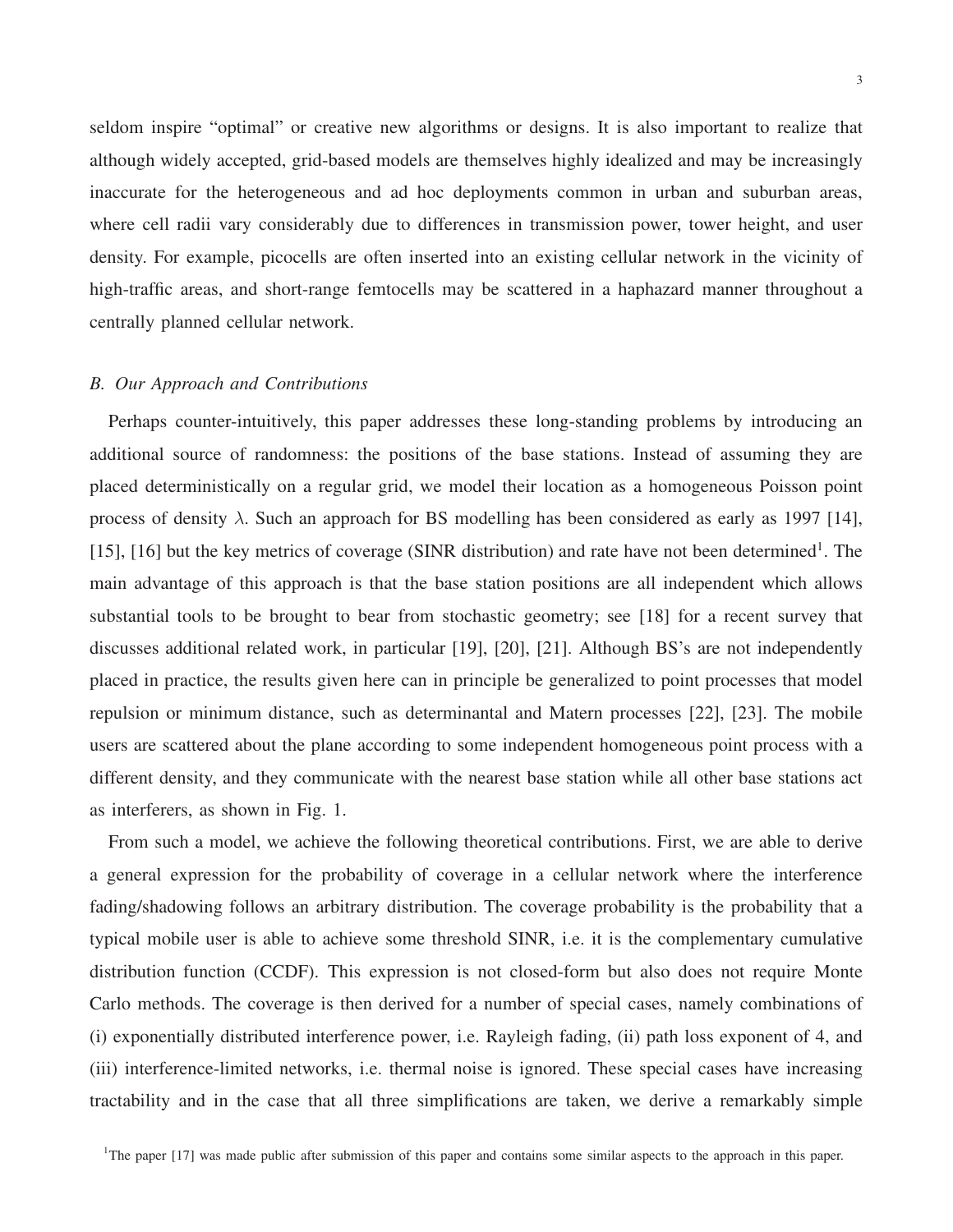formula for coverage probability that depends only on the threshold SINR. We compare these novel theoretical results with both traditional (and computationally intensive) grid-based simulations and with actual base station locations from a current cellular deployment in a major urban area. We see that over a broad range of parameter and modeling choices our results provide a reliable lower bound to reality whereas the grid model provides an upper bound that is about equally loose. In other words, our approach, even in the case of simplifying assumptions (i)-(iii), appears to not only provide simple and tractable predictions but also accurate ones.

Next, we derive the mean achievable rate in our proposed cellular model under similar levels of generality and tractability. The two competing objectives of coverage and rate are then explored analytically through the consideration of frequency reuse, which is used in some form in nearly all cellular systems<sup>2</sup> to increase the coverage or equivalently the cell edge rates. Our expressions for coverage and rate are easily modified to include frequency reuse and we find the amount of frequency reuse required to reach a specified coverage probability, as well as seeing how frequency reuse degrades mean rate by using the total bandwidth less efficiently.

#### II. DOWNLINK SYSTEM MODEL

The cellular network model consists of base stations (BSs) arranged according to some homogeneous Poisson point process (PPP)  $\Phi$  of intensity  $\lambda$  in the Euclidean plane. Consider an independent collection of mobile users, located according to some independent stationary point process. We assume each mobile user is associated with the closest base station; namely the users in the Voronoi cell of a BS are associated with it, resulting in coverage areas that comprise a Voronoi tessellation on the plane, as shown in Fig. 1. A traditional grid model is shown in Fig. 2 and an actual base station deployment in Fig. 3. The main weakness of the Poisson model is that because of the independence of the PPP, BSs will in some cases be located very close together but with a significant coverage area. This weakness is balanced by two strengths: the natural inclusion of different cell sizes and shapes and the lack of edge effects, i.e. the network extends indefinitely in all directions. The models are quantitatively compared in Section V.

The standard power loss propagation model is used with path loss exponent  $\alpha > 2$ . As far as random channel effects such as fading and shadowing, we assume that the tagged base station and tagged user experience only Rayleigh fading with mean 1, and constant transmit power of  $1/\mu$ . Then the received

<sup>&</sup>lt;sup>2</sup>Even cellular systems such as modern GSM and CDMA networks that claim to deploy universal frequency reuse still thin the interference in time or by using additional frequency bands – which is mathematically equivalent to thinning in frequency.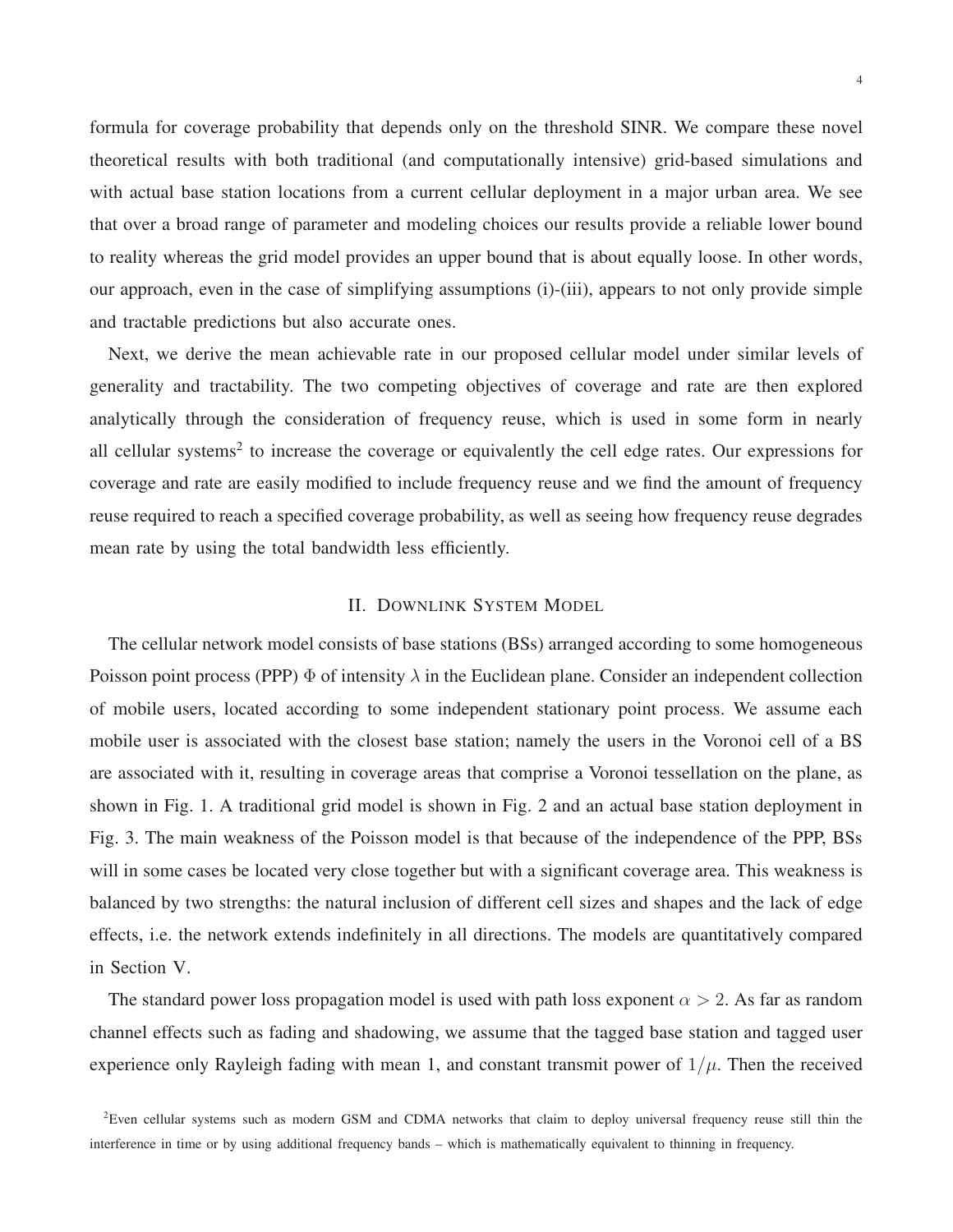power at a typical node a distance r from its base station is  $hr^{-\alpha}$  where the random variable h follows an exponential distribution with mean  $1/\mu$ , which we denote as  $h \sim \exp(\mu)$ . Note that other distributions for  $h$  can be considered using Prop. 2.2 of [24] but with some loss of tractability. The interference power follows a general statistical distribution q that could include fading, shadowing, and any other desired random effects. Simpler expressions result when  $q$  is also exponential and these are given as special cases. Lognormal interference is considered numerically<sup>3</sup>, and we see although it degrades coverage it does not significantly affect the accuracy of our analysis. Because of these random channel effects, in our model not all users will be connected to the base station capable of providing the highest SINR. All results are for a single transmit and single receive antenna, although future extensions to multiple such antennas are clearly desirable.

The interference power at the typical receiver  $I_r$  is the sum of the received powers from all other base stations other than the home base station and is treated as noise in the present work. There is no same-cell interference, for example due to orthogonal multiple access within a cell. The noise power is assumed to be additive and constant with value  $\sigma^2$  but no specific distribution is assumed in general. The SNR  $=\frac{1}{\mu\sigma^2}$  is defined to be the received SNR at a distance of  $r=1$ . All analysis is for a typical mobile node which is permissible in a homogeneous PPP by Slivnyak's theorem [23].

## III. COVERAGE

This is the main technical section of the paper, in which we derive the probability of coverage in a downlink cellular network at decreasing levels of generality. The coverage probability is defined as

$$
p_c(T, \lambda, \alpha) \triangleq \mathbb{P}[\text{SINR} > T],\tag{1}
$$

and can be thought of equivalently as (i) the probability that a randomly chosen user can achieve a target SINR  $T$ , (ii) the average fraction of users who at any time achieve SINR  $T$ , or (iii) the average fraction of the network area that is in "coverage" at any time. The probability of coverage is also exactly the CCDF of SINR over the entire network, since the CDF gives  $\mathbb{P}[\text{SINR} \leq T]$ .

Without any loss of generality we assume that the mobile user under consideration is located at the origin. A user is in coverage when its SINR from its nearest BS is larger than some threshold  $T$  and it is dropped from the network for SINR below  $T$ . The SINR of the mobile user at a random distance r from its associated base station can be expressed as

$$
\text{SINR} = \frac{hr^{-\alpha}}{\sigma^2 + I_r},\tag{2}
$$

<sup>&</sup>lt;sup>3</sup> Shadowing is neglected between the tagged BS and user since it can fairly easily be overcome with even slow power control. In this case the transmit power would be simply  $1/q\mu$  and treated as a constant over the shadowing time-scale.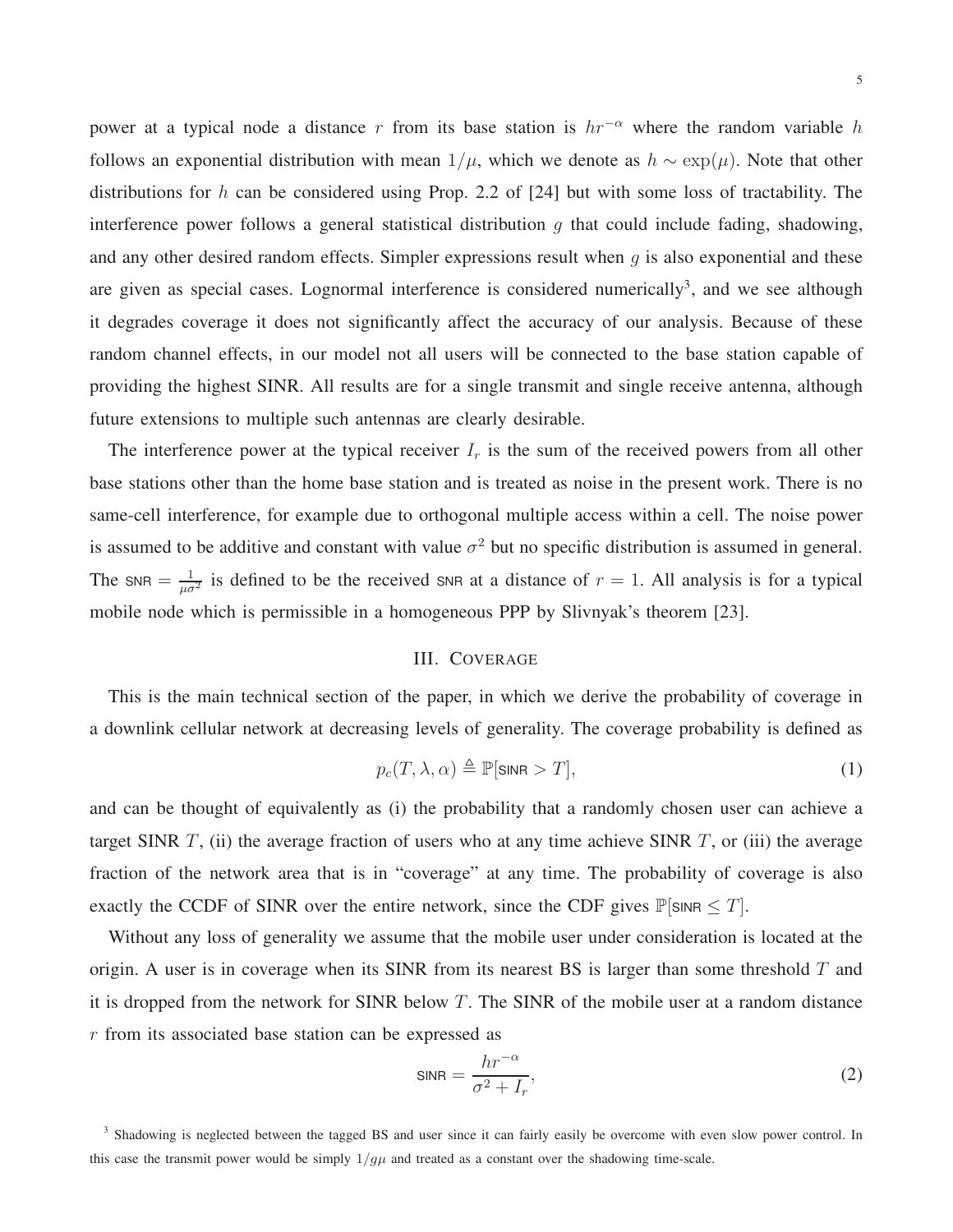where

$$
I_r = \sum_{i \in \Phi/b_o} g_i R_i^{-\alpha} \tag{3}
$$

is the cumulative interference from all the other base stations (except the tagged base station for the mobile user at o denoted by  $b<sub>o</sub>$ ) which are a distance  $R<sub>i</sub>$  from the typical user and have fading value  $g_i$ .

#### *A. Distance to Nearest Base Station*

An important quantity is the distance  $r$  separating a typical user from its tagged base station. Since each user communicates with the closest base station, no other base station can be closer than  $r$ . In other words, all interfering base stations must be farther than  $r$ . The probability density function (pdf) of r can be derived using the simple fact that the null probability of a 2-D Poisson process in an area A is  $\exp(-\lambda A)$ .

$$
\mathbb{P}[r > R] = \mathbb{P}[\text{No BS closer than R}] \tag{4}
$$

$$
= e^{-\lambda \pi R^2}.
$$
 (5)

Therefore, the cdf is  $\mathbb{P}[r \leq R] = F_r(R) = 1 - e^{-\lambda \pi R^2}$  and the pdf can be found as

$$
f_r(r) = \frac{\mathrm{d}F_r(r)}{\mathrm{d}r} \tag{6}
$$

$$
= e^{-\lambda \pi r^2} 2\pi \lambda r. \tag{7}
$$

Meanwhile, the interference is a standard  $M/M$  shot noise [25], [22], [26] created by a Poisson point process of intensity  $\lambda$  outside a disc at center o and of radius r, for which some useful results are known and applied in the sequel.

# *B. General Case and Main Result*

We now state our main and most general result for coverage probability from which all other results in this section follow.

*Theorem 1:* The probability of coverage of a typical randomly located mobile user in the general cellular network model of Section II is

$$
p_c(T, \lambda, \alpha) = \pi \lambda \int_0^\infty e^{-\pi \lambda v \beta(T, \alpha) - \mu T \sigma^2 v^{\alpha/2}} dv,
$$
\n(8)

where

$$
\beta(T,\alpha) = \frac{2(\mu T)^{\frac{2}{\alpha}}}{\alpha} \mathbb{E}\left[g^{\frac{2}{\alpha}}\left(\Gamma(-2/\alpha,\mu T g) - \Gamma(-2/\alpha)\right)\right],\tag{9}
$$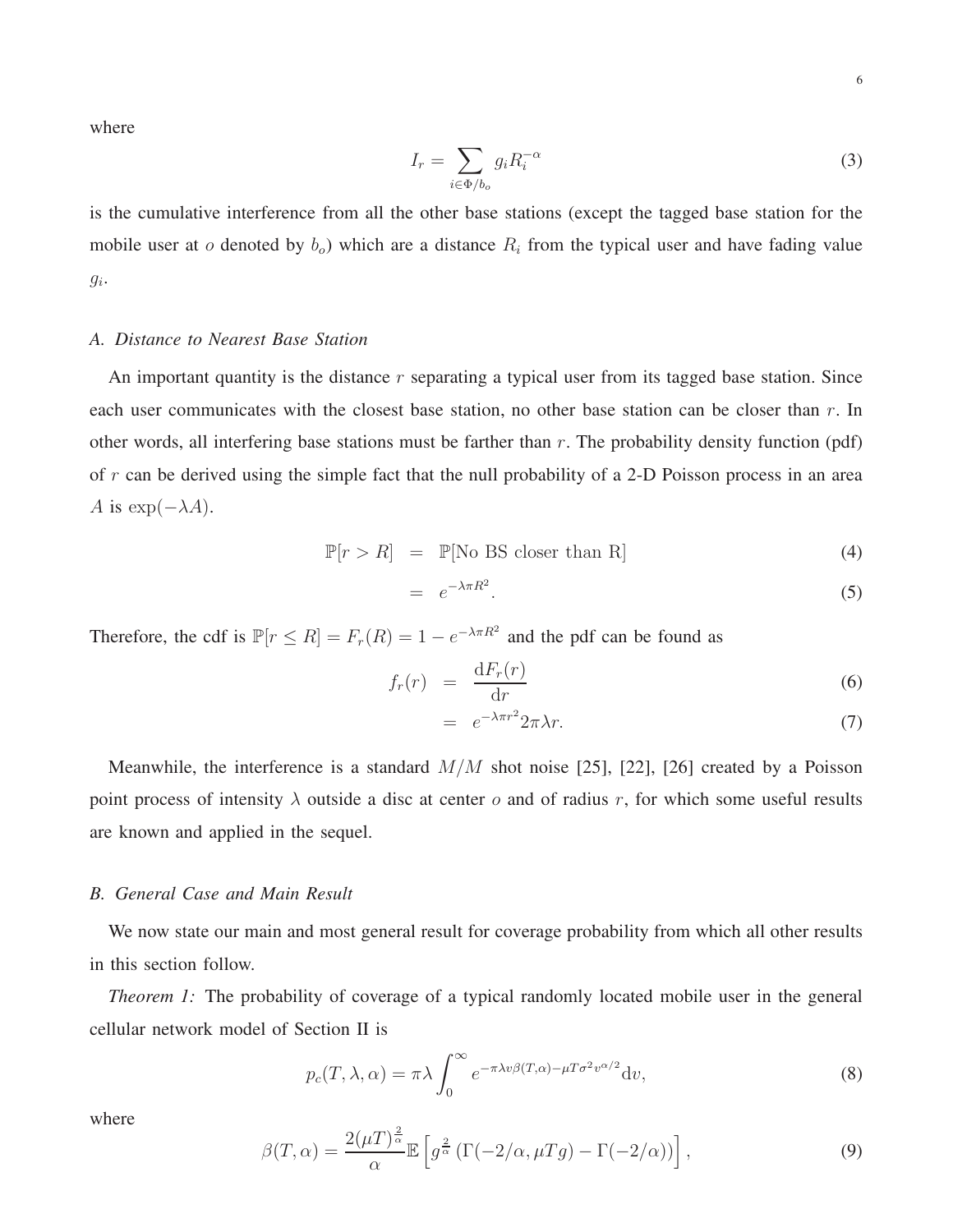and the expectation is with respect to the interferer's channel distribution g. Also,  $\Gamma(a, x) = \int_x^{\infty} t^{a-1} e^{-t} dt$ denotes the incomplete gamma function, and  $\Gamma(x) = \int_0^\infty t^{x-1} e^{-t} dt$  the standard gamma function.

*Proof:* Conditioning on the nearest BS being at a distance r from the typical user, the probability of coverage averaged over the plane is

$$
p_c(T, \lambda, \alpha) = \mathbb{E}_r [\mathbb{P}[\text{SINR} > T \mid r]]
$$
\n
$$
= \int_{r>0} \mathbb{P}[\text{SINR} > T \mid r] f_r(r) \, \mathrm{d}r
$$
\n
$$
\stackrel{(a)}{=} \int_{r>0} \mathbb{P} \left[ \frac{h r^{-\alpha}}{\sigma^2 + I_r} > T \mid r \right] e^{-\pi \lambda r^2} 2\pi \lambda r \, \mathrm{d}r
$$
\n
$$
= \int_{r>0} e^{-\pi \lambda r^2} \mathbb{P}[h > T r^{\alpha} (\sigma^2 + I_r) \mid r] 2\pi \lambda r \, \mathrm{d}r.
$$

The distribution  $f_r(r)$  and hence (a) follows from Subsection III-A. Using the fact that  $h \sim \exp(\mu)$ , the coverage probability can be expressed as

$$
\mathbb{P}[h > Tr^{\alpha}(\sigma^2 + I_r) | r] = \mathbb{E}_{I_r} [\mathbb{P}[h > Tr^{\alpha}(\sigma^2 + I_r) | r, I_r]]
$$
  
\n
$$
= \mathbb{E}_{I_r} [\exp(-\mu Tr^{\alpha}(\sigma^2 + I_r)) | r]
$$
  
\n
$$
= e^{-\mu Tr^{\alpha} \sigma^2} \mathcal{L}_{I_r} (\mu Tr^{\alpha}), \qquad (10)
$$

where  $\mathcal{L}_{I_r}(s)$  is the Laplace transform of random variable  $I_r$  evaluated at s conditioned on the distance to the closest BS from the origin. This gives a coverage expression

$$
p_c(T,\lambda,\alpha) = \int_{r>0} e^{-\pi\lambda r^2} e^{-\mu Tr^{\alpha}\sigma^2} \mathcal{L}_{I_r}(\mu Tr^{\alpha}) 2\pi \lambda r dr.
$$
 (11)

Defining  $R_i$  as the distance from the *i*th interfering base station to the tagged receiver and  $g_i$  as the interference channel coefficient of arbitrary but identical distribution for all i, using the definition of the Laplace transform yields

$$
\mathcal{L}_{I_r}(s) = \mathbb{E}_{I_r}[e^{-sI_r}] = \mathbb{E}_{\Phi, g_i}[\exp(-s \sum_{i \in \Phi \setminus \{b_o\}} g_i R_i^{-\alpha})]
$$
  
\n
$$
= \mathbb{E}_{\Phi, \{g_i\}} \left[ \prod_{i \in \Phi \setminus \{b_o\}} \exp(-s g_i R_i^{-\alpha}) \right]
$$
  
\n
$$
\stackrel{(a)}{=} \mathbb{E}_{\Phi} \left[ \prod_{i \in \Phi \setminus \{b_o\}} \mathbb{E}_{g}[\exp(-s g R_i^{-\alpha})] \right]
$$
  
\n
$$
= \exp\left(-2\pi \lambda \int_r^{\infty} \left(1 - \mathbb{E}_{g}[\exp(-s g v^{-\alpha})]\right) v \, dv\right), \tag{12}
$$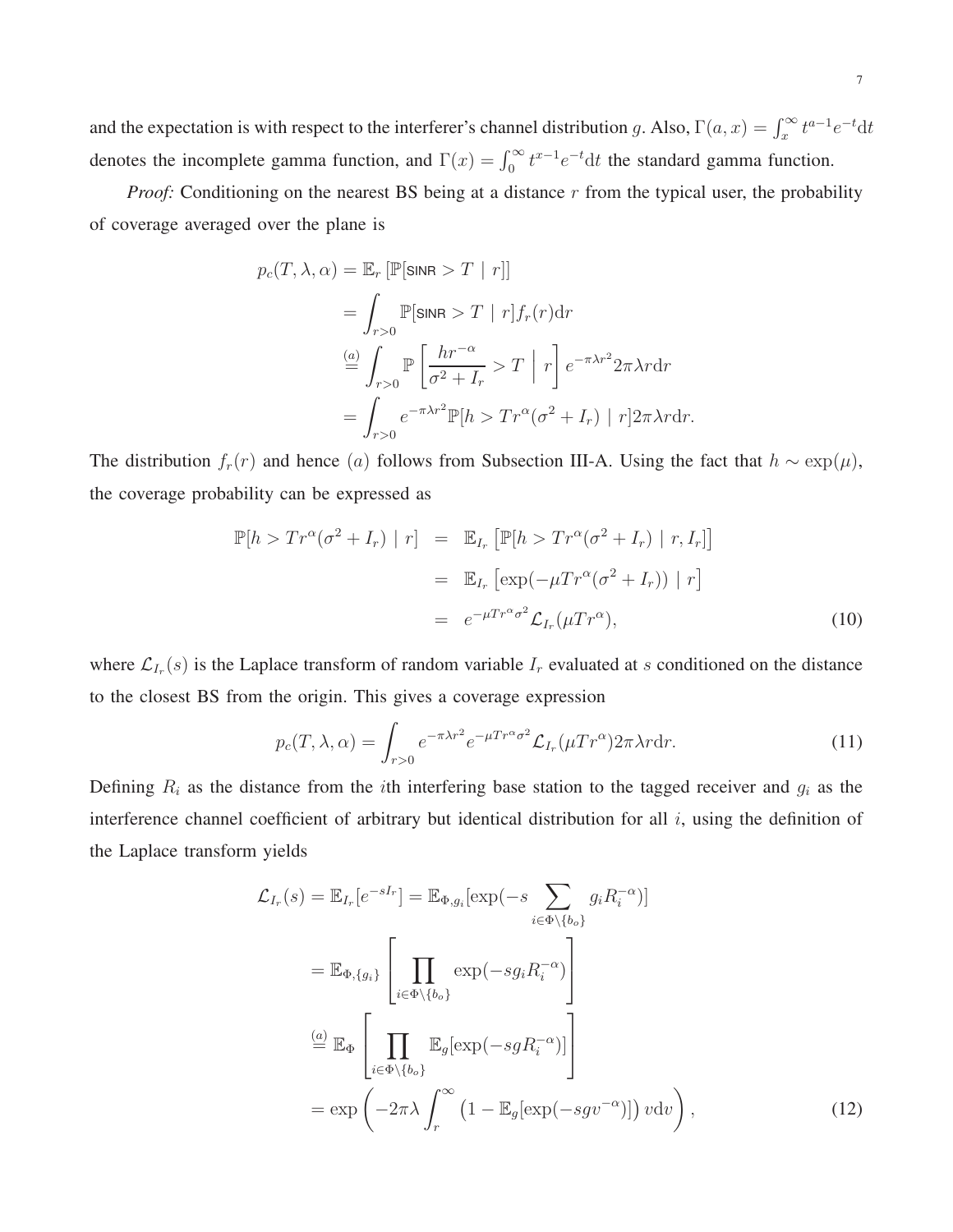where  $(a)$  follows from the i.i.d. distribution of  $g_i$  and its further independence from the point process Φ, and the last step follows from the probability generating functional (PGFL) [23] of the PPP, which states for some function  $f(x)$  that  $\mathbb{E} \left[ \prod_{x \in \Phi} f(x) \right] = \exp \left( -\lambda \int_{\mathbb{R}^2} (1 - f(x)) dx \right)$ . The integration limits are from r to  $\infty$  since the closest interferer is at least at a distance r. Let  $f(q)$  denote the PDF of g. Plugging in  $s = \mu T r^{\alpha}$ , and swapping the integration order gives,

$$
\mathcal{L}_{I_r}(\mu Tr^{\alpha}) = \exp\left(-2\pi\lambda \int_0^{\infty} \left(\int_r^{\infty} (1 - e^{-\mu Tr^{\alpha}v^{-\alpha}g})v \mathrm{d}v\right) f(g) \mathrm{d}g\right).
$$

The inside integral can be evaluated by using the change of variables  $v^{-\alpha} \to y$ , and the Laplace transform is

$$
\mathcal{L}_{I_r}(\mu Tr^{\alpha}) = \exp\left(\lambda \pi r^2 - \frac{2\pi \lambda (\mu T)^{\frac{2}{\alpha}} r^2}{\alpha} \int_0^{\infty} g^{\frac{2}{\alpha}} \left[\Gamma(-2/\alpha, \mu T g) - \Gamma(-2/\alpha)\right] f(g) dg\right).
$$

Combining with (11), and using the substitution  $r^2 \to v$ , we obtain the result.

In short, Theorem 1 gives a general result for the probability of achieving a target SINR  $T$  in the network. It is not closed-form but the integrals are fairly easy to evaluate. We now turn our attention to a few relevant special cases where significant simplification is possible.

#### *C. Special Cases: Interference Experiences General Fading*

The main simplifications we will now consider in various combinations are (i) allowing the path loss exponent  $\alpha = 4$ , (ii) an interference-limited network, i.e.  $1/\sigma^2 \to \infty$ , which we term "no noise" and (iii) interference fading power  $g \sim \exp(\mu)$  rather than following an arbitrary distribution<sup>4</sup>. In this subsection we continue assume the interference power follows a general distribution, so we consider two special cases corresponding to (i) and (ii) above.

*1) General Fading, Noise,*  $\alpha = 4$ : First, if  $\alpha = 4$ , Theorem 1 admits a form that can be evaluated according to

$$
\int_0^\infty e^{-ax} e^{-bx^2} dx = \sqrt{\frac{\pi}{b}} \exp\left(\frac{a^2}{4b}\right) Q\left(\frac{a}{\sqrt{2b}}\right),\tag{13}
$$

where  $Q(x) = \frac{1}{\sqrt{2}}$  $\frac{1}{2\pi} \int_x^{\infty} \exp(-y^2/2) dy$  is the standard Gaussian tail probability. Setting  $a = \pi \lambda \beta(T, \alpha)$ and  $b = \mu T \sigma^2 = T / \text{s}$ NR gives

$$
p_c(T, \lambda, 4) = \frac{\pi^{\frac{3}{2}} \lambda}{\sqrt{T/\text{SNR}}} \exp\left(\frac{(\lambda \pi \beta(T, 4))^2}{4T/\text{SNR}}\right) Q\left(\frac{\lambda \pi \beta(T, 4)}{\sqrt{2T/\text{SNR}}}\right).
$$
 (14)

Therefore, given the numerical calculation of  $\beta(T, 4)$  for a chosen interference distribution, the coverage probability can be found in quasi-closed form since  $Q(x)$  can be evaluated nearly as easily as a basic trigonometric function by modern calculators and software programs.

<sup>4</sup>The interference power is also attenuated by the path loss so the *mean* interference power for each base station is less than the *mean* desired power, by definition, even though the fading distributions have the same mean  $\mu$ , which is a proxy for the transmit power.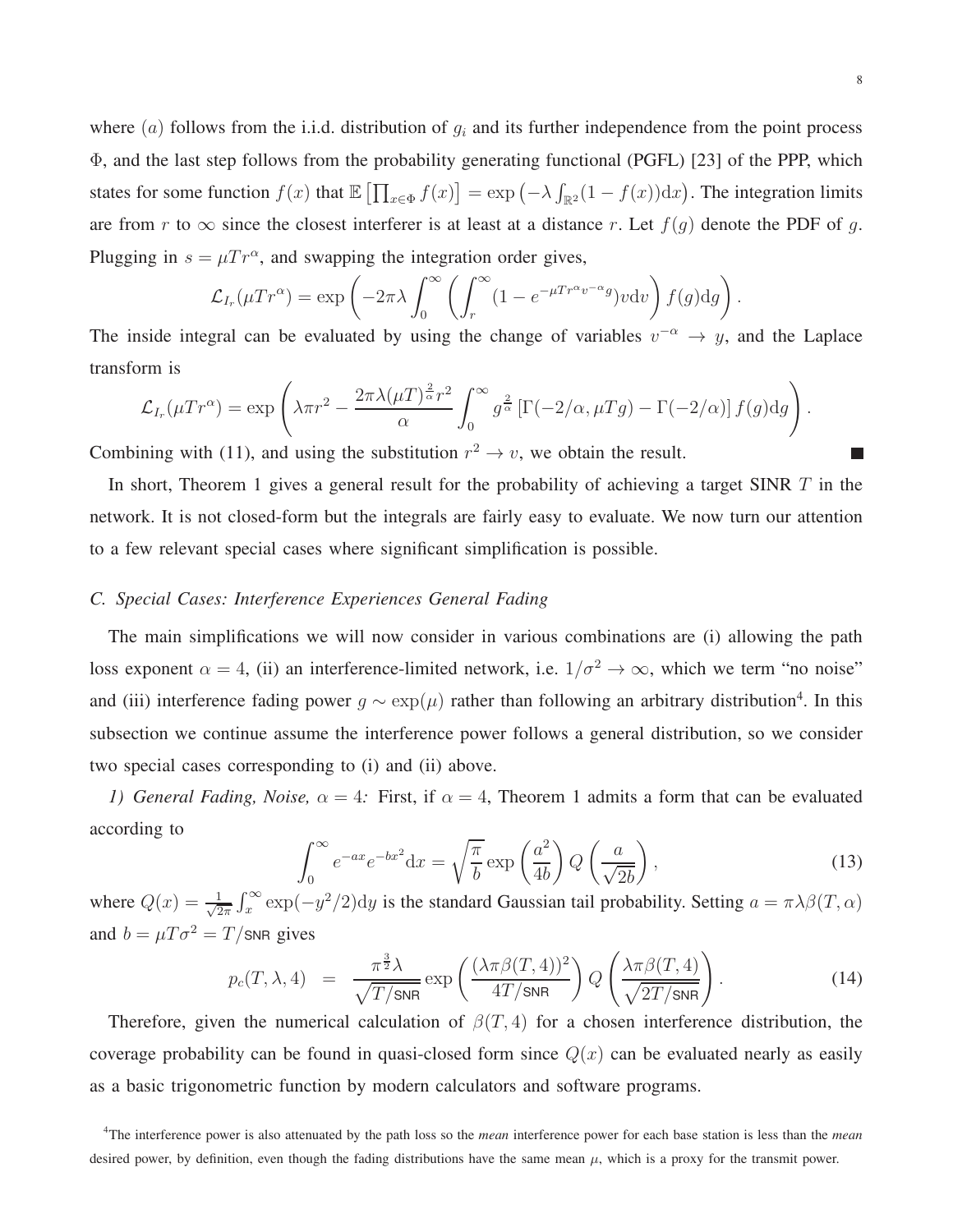*2) General Fading, No Noise,* α > 2*:* In most modern cellular networks thermal noise is not an important consideration. It can be neglected in the cell interior because it is very small compared to the desired signal power (high SNR), and also at the cell edge because the interference power is typically so much larger (high INR). If  $\sigma^2 \to 0$  (or transmit power is increased sufficiently), then using Theorem 1 it is easy to see that

$$
p_c(T, \lambda, \alpha) = \frac{1}{\beta(T, \alpha)}.
$$
\n(15)

In the next subsection, we show that (14) does in fact reduce to (15) as  $\sigma^2 \to 0$ , which is not obvious by inspection.

It is interesting to note that in this case the probability of coverage does not depend on the base station density  $\lambda$ . It follows that both very dense and very sparse networks have a positive probability of coverage when noise is negligible. Intuitively, this means that increasing the number of base stations does not affect the coverage probability, because the increase in signal power is exactly counter-balanced by the increase in interference power. This matches empirical observations in interference-limited urban networks as well as predictions of traditional, less-tractable models. In interference-limited networks, increasing coverage probability typically requires interference management techniques, for example frequency reuse, and not just the deployment of more base stations. Note that deploying more base stations does allow more users to be simultaneously covered in a given area, both in practice and under our model, because we assume one active user per cell.

*3) General Fading, Small but Non-zero Noise:* A potentially useful low noise approximation of the success probability can be obtained that is more easily computable than the constant noise power expression and more accurate than the no noise approximation for  $\sigma^2 \neq 0$ . Using the expansion  $\exp(-x) = 1 - x + o(x)$ ,  $x \to 0$  it can be found after an integration by parts of (8) that

$$
p_c(T, \lambda, \alpha) = \frac{1}{\beta(T, \alpha)} - \frac{\mu T \sigma^2 (\lambda \pi)^{-\alpha/2}}{\beta(T, \alpha)} \Gamma\left(1 + \frac{\alpha}{2}\right) + o(\sigma^2)
$$
(16)

For the special case of  $\alpha = 4$ , it is not immediately obvious that (14) is equivalent to (15) as  $\sigma^2 \to 0$ , but indeed it is true. It is possible to write (14) as

$$
p_c(T, \lambda, 4) = \frac{\pi^{\frac{3}{2}} \lambda \sqrt{2}}{a} x Q(x) \exp\left(\frac{x^2}{2}\right)
$$
 (17)

where  $x = \frac{a}{\sqrt{2b}}$  and a, b as before. The series expansion of  $Q(x)$  for large x is

$$
Q(x) = \frac{1}{\sqrt{2\pi}} \exp\left(-\frac{x^2}{2}\right) \left[\frac{1}{x} - \frac{1}{x^2} + o(x^{-4})\right]
$$
 (18)

which means that

$$
\lim_{x \to \infty} xQ(x) \exp\left(\frac{x^2}{2}\right) = \frac{1}{\sqrt{2\pi}},\tag{19}
$$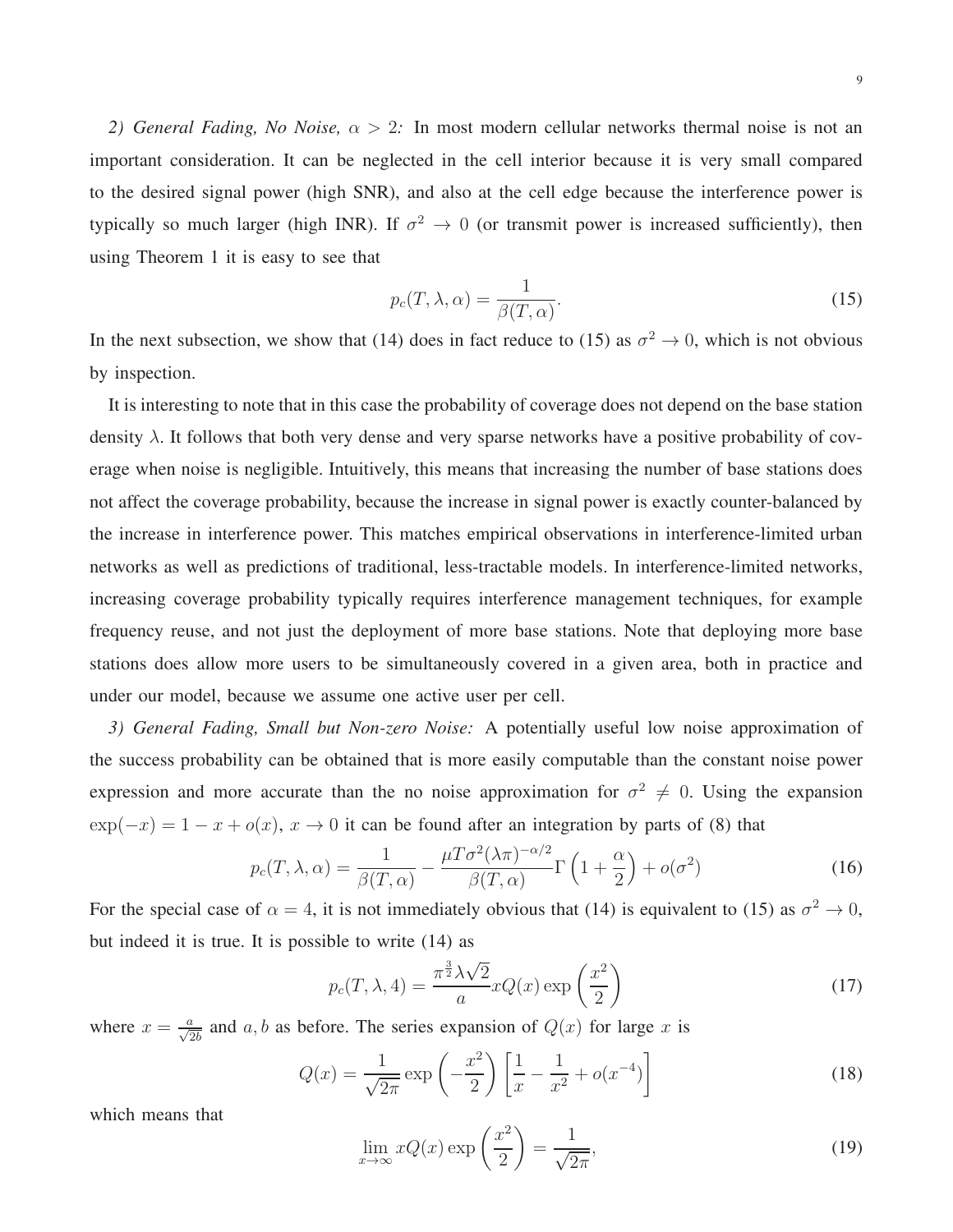which allows simplification of  $(17)$  to  $(15)$  for the case of no noise.

## *D. Special Cases: Interference is Rayleigh Fading*

Significant simplification is possible when the interference power follows an exponential distribution, i.e. interference experiences Rayleigh fading and shadowing is neglected. We give the coverage probability for this case as Theorem 2.

*Theorem 2:* The probability of coverage of a typical randomly located mobile user experiencing exponential interference is

$$
p_c(T,\lambda,\alpha) = \pi\lambda \int_0^\infty e^{-\pi\lambda v(1+\rho(T,\alpha)) - \mu T \sigma^2 v^{\alpha/2}} dv,
$$
\n(20)

where

$$
\rho(T,\alpha) = T^{2/\alpha} \int_{T^{-2/\alpha}}^{\infty} \frac{1}{1 + u^{\alpha/2}} du.
$$
\n(21)

*Proof:* The proof is a special case of Theorem 1, but however lends to much simplification. The proof is provided in Appendix A. m.

We now consider the special cases of no noise and  $\alpha = 4$ .

*1) Exponential Fading, Noise,*  $\alpha = 4$ : When  $\alpha = 4$ , using the same approach as in (13), we get

$$
p_c(T, \lambda, 4) = \frac{\pi^{\frac{3}{2}} \lambda}{\sqrt{T/\text{SNR}}} \exp\left(\frac{(\lambda \pi \kappa(T))^2}{4T/\text{SNR}}\right) Q\left(\frac{\lambda \pi \kappa(T)}{\sqrt{2T/\text{SNR}}}\right),\tag{22}
$$

where  $\kappa(T) = 1 + \rho(T, 4) = 1 + \sqrt{T} (\pi/2 - \arctan(1/\sqrt{T})).$ 

This expression is quite simple and is practically closed-form, requiring only the computation of a simple  $Q(x)$  value.

*2) Exponential Fading, No Noise,*  $\alpha > 2$ : In the no noise case the result is very similar to general fading in appearance, i.e.

$$
p_c(T, \lambda, \alpha) = \frac{1}{1 + \rho(T, \alpha)},
$$
\n(23)

with  $\rho(T, \alpha)$  being faster and easier to compute than the more general expression  $\beta(T, \alpha)$ . When the path loss exponent  $\alpha = 4$ , the no noise coverage probability can be further simplified to

$$
p_c(T, \lambda, 4) = \frac{1}{1 + \sqrt{T}(\pi/2 - \arctan(1/\sqrt{T}))}.
$$
\n(24)

This is a remarkably simple expression for coverage probability that depends only on the SIR threshold T, and as expected it goes to 1 for  $T \to 0$  and to 0 for  $T \to \infty$ . For example, if  $T = 1$  (0 dB, which would allow a maximum rate of 1 bps/Hz), the probability of coverage in this fully loaded network is  $4(4+\pi)^{-1} = 0.56$ . This will be compared in more detail to classical models in Section V. A small noise approximation can be performed identically to the procedure of Section III-C3 with  $1 + \rho(T, \alpha)$ replacing  $\beta(T, \alpha)$  in (16).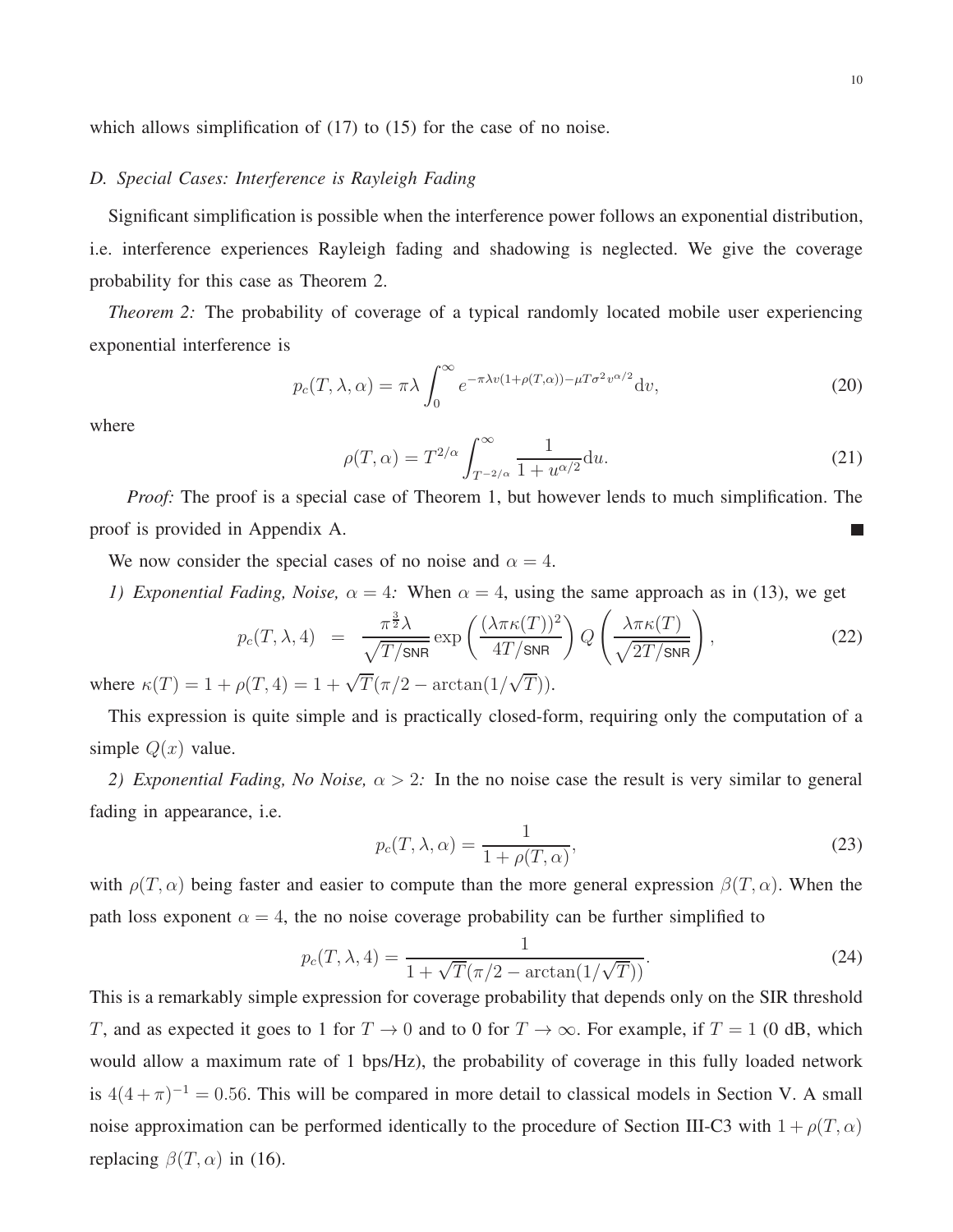### IV. AVERAGE ACHIEVABLE RATE

In this section, we turn our attention to the mean data rate achievable over a cell. Specifically we compute the mean rate in units of nats/Hz (1 bit  $= \ln(2) = 0.693$  nats) for a typical user where adaptive modulation/coding is used so each user can set their rate such that they achieve Shannon bound for their instantaneous SINR, i.e.  $\ln(1 + \text{SINR})$ . Interference is treated as noise which means the true channel capacity is not achieved, which would require a multiuser receiver [27], [28], [29], but future work could relax this constraint within the random network framework, see e.g. [30], [31]. In general, almost any type of modulation, coding, and receiver structure can be easily treated by adding a gap approximation to the rate expression, i.e.  $\tau \to \ln(1 + \sin\theta/G)$  where  $G \ge 1$  is the gap. The technical tools and organization are similar to Section III so the discussion will be more concise. The results are all for exponentially distributed interference power but general distributions could be handled as well following the approach of Theorem 1 and techniques from [24].

# *A. General Case and Main Result*

We begin by stating the main rate theorem that gives the ergodic capacity of a typical mobile user in the downlink.

*Theorem 3:* The average ergodic rate of a typical mobile user and its associated base station in the downlink is

$$
\tau(\lambda, \alpha) \triangleq \mathbb{E}[\ln(1 + \text{SINR})] \tag{25}
$$

$$
= \int_{r>0} e^{-\pi\lambda r^2} \int_{t>0} e^{-\sigma^2 \mu r^{\alpha}(e^t-1)} \mathcal{L}_{I_r}(\mu r^{\alpha}(e^t-1)) \mathrm{d}t 2\pi \lambda r \mathrm{d}r, \tag{26}
$$

where

$$
\mathcal{L}_{I_r}(\mu r^{\alpha}(e^t - 1)) = \exp\left(-\pi \lambda r^2 (e^t - 1)^{2/\alpha} \int_{(e^t - 1)^{-2/\alpha}}^{\infty} \frac{1}{1 + x^{\alpha/2}} \mathrm{d}g\right).
$$
 (27)

*Proof:* The proof is provided in Appendix B.

The computation of  $\tau$  in general requires three numerical integrations.

# *B. Special Case:*  $\alpha = 4$

For  $\alpha = 4$  the mean rate simplifies to

$$
\tau(\lambda, 4) = \int_{t>0} \int_{r>0} e^{-\sigma^2 \mu r^4 (e^t - 1)} e^{-\pi \lambda r^2 (1 + \sqrt{e^t - 1} (\pi/2 - \arctan(1/\sqrt{e^t - 1})))} 2\pi \lambda r \mathrm{d}r \mathrm{d}t.
$$
  
= 
$$
\int_{t>0} \int_{v>0} e^{-\sigma^2 \mu v^2 (e^t - 1)/(\pi \lambda)^2} e^{-v (1 + \sqrt{e^t - 1} (\pi/2 - \arctan(1/\sqrt{e^t - 1})))} \mathrm{d}v \mathrm{d}t
$$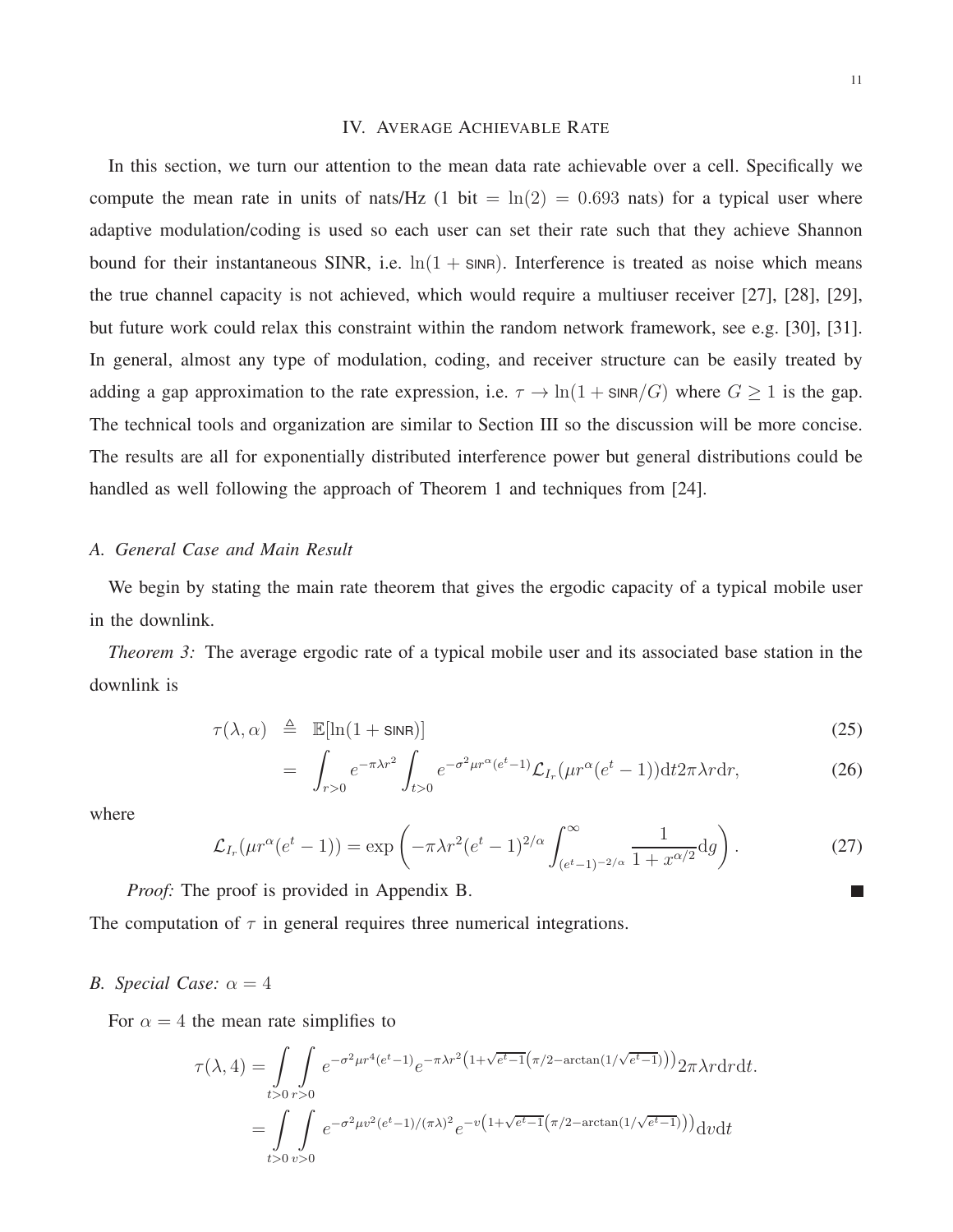Using (13),

$$
\tau(\lambda, 4) = \int_{t>0} \sqrt{\frac{\pi}{b(t)}} \exp\left(\frac{a(t)^2}{4b(t)}\right) Q\left(\frac{a(t)}{\sqrt{2b(t)}}\right) dt,
$$
\n(28)

where  $a(t) = 1 + \sqrt{e^t - 1} (\pi/2 - \arctan(1/\sqrt{e^t - 1}))$  and  $b(t) = \frac{\sigma^2 \mu (e^t - 1)}{(\pi \lambda)^2}$ . The final expression (28) be evaluated numerically with one numerical integration (presuming an available look up table for  $Q(x)$ ).

# *C. Special Case: No Noise*

When noise is neglected,  $\sigma^2 \to 0$ , so

$$
\tau(\lambda, \alpha) = \int_{r>0} \int_{t>0} \exp\left(-\pi \lambda r^2 \left(1 + (e^t - 1)^{2/\alpha} \int_{(e^t - 1)^{-2/\alpha}}^{\infty} \frac{1}{1 + x^{\alpha/2}} dx\right)\right) 2\pi \lambda r dr dt
$$
  
\n
$$
= \int_{t>0} \int_{r>0} \exp\left(-v \left(1 + (e^t - 1)^{2/\alpha} \int_{(e^t - 1)^{-2/\alpha}}^{\infty} \frac{1}{1 + x^{\alpha/2}} dx\right)\right) dv dt
$$
  
\n
$$
= \int_{t>0} \frac{1}{1 + (e^t - 1)^{2/\alpha} \int_{(e^t - 1)^{-2/\alpha}}^{\infty} \frac{1}{1 + x^{\alpha/2}} dt},
$$
(29)

a quantity that again does not depend on  $\lambda$ . As in the case of coverage, increasing the base station density does not increase the interference-limited ergodic capacity per user in the downlink because the distance from the mobile user to the nearest base station and the average distance to the nearest interferer both scale like  $\Theta(\lambda^{-1/2})$ , which cancel. Note, however, that the overall sum throughput and area spectral efficiency of the network *do increase linearly* with the number of base stations since the number of active users per area achieving rate  $\tau$  is exactly  $\lambda$ , assuming that the user density is sufficiently large such that there is at least one mobile user per cell.

In the particular case of  $\alpha = 4$  in conjunction with no noise,

$$
(e^t - 1)^{2/\alpha} \int_{(e^t - 1)^{-2/\alpha}}^{\infty} \frac{1}{1 + x^{\alpha/2}} dx = \sqrt{e^t - 1} \left( \frac{\pi}{2} - \arctan\left(\frac{1}{\sqrt{e^t - 1}}\right) \right),
$$

so the mean rate is expressed to a single simple numerical integration that yields a precise scalar

$$
\tau(\lambda, 4) = \int_{t>0} \frac{1}{1 + \sqrt{e^t - 1} \left( \pi/2 - \arctan(1/\sqrt{e^t - 1}) \right)} dt \approx 1.49 \text{nats/sec/Hz}.
$$
 (30)

In other words, our model predicts that the no noise limit for mean downlink rate in a cellular system with Rayleigh fading is 2.15 bps/Hz if  $\alpha = 4$ .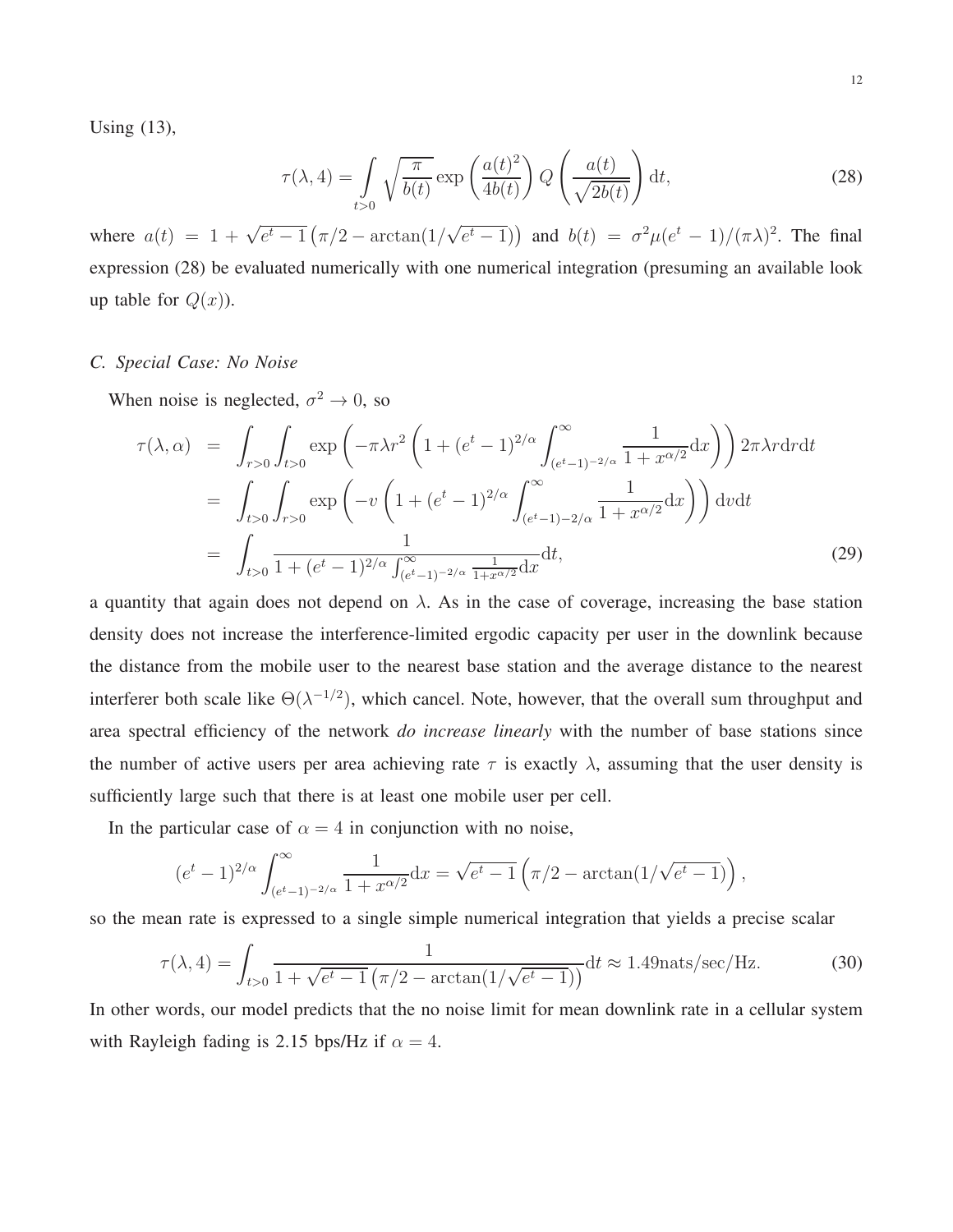## V. VALIDATION OF THE PROPOSED MODEL

Now that we have developed expressions for the coverage and mean rate for cellular networks, it is important to see how these analytical results compare with the widely accepted grid model. Further, we were able to obtain precise coordinates for base stations over a large urban area from a major service provider, and we compare our results to the coverage predicted by those locations as well (which are neither a perfect grid nor Poisson). Intuitively, we would expect the Poisson model to give pessimistic results compared to a planned deployment due to the strong interference generated by nearby base stations. The grid model is clearly an upper bound since a perfectly regular geometry is in fact optimal from a coverage point of view [16]. An additional source of optimism in the grid model is the customary neglect of background interference from outer tier base stations. We see in Section V-A that the latter effect is not very significant, however.

### *A. The Grid Model and An Actual BS Deployment*

A periodic grid is typically used in prior work to model the base station locations. We use a square lattice for notational simplicity but a hexagonal one can also be used all results will only differ by a very small constant. We consider a home base station located at the origin and  $N$  interfering base stations located in square tiers around the home base station. Each tier is a distance  $2R$  from the previous tier, i.e. each base station coverage area is a  $2R \times 2R$  square, and so any user within a distance  $R$  of a base station is guaranteed to be covered by it. The base station density in this case is  $1/4R^2$  base stations per unit area. A two tier example with  $N = 24$  is shown in Figure 2. The SINR for a regular base station deployment becomes

$$
\sin A = \frac{hr_u^{-\alpha}}{I_u + \sigma^2},\tag{31}
$$

where  $r_u = \sqrt{x_u^2 + y_u^2}$  with  $x_u \sim U[-R, R]$  and  $y_u \sim U[-R, R]$ . The channel fading power is still  $h \sim \exp(\mu)$  as in previous sections. The interference to the tagged user is now

$$
I_u = \sum_{i=1}^{N} g_i r_i^{-\alpha} \tag{32}
$$

where  $r_i = \sqrt{(x_i - x_u)^2 + (y_i - y_u)^2}$  is the distance seen from interfering base station i and  $g_i$  its observed fading power. The probability of coverage is

$$
p_c(T, \alpha) = \mathbb{P}[\text{SINR} > T] = \mathbb{P}[h > r_u^{\alpha} T(I_u + \sigma^2)],\tag{33}
$$

which is no different in principle than (1), but due to the structure of  $I_u$  it is difficult to proceed analytically, and so numerical integration is used to compare with the results of Sections III and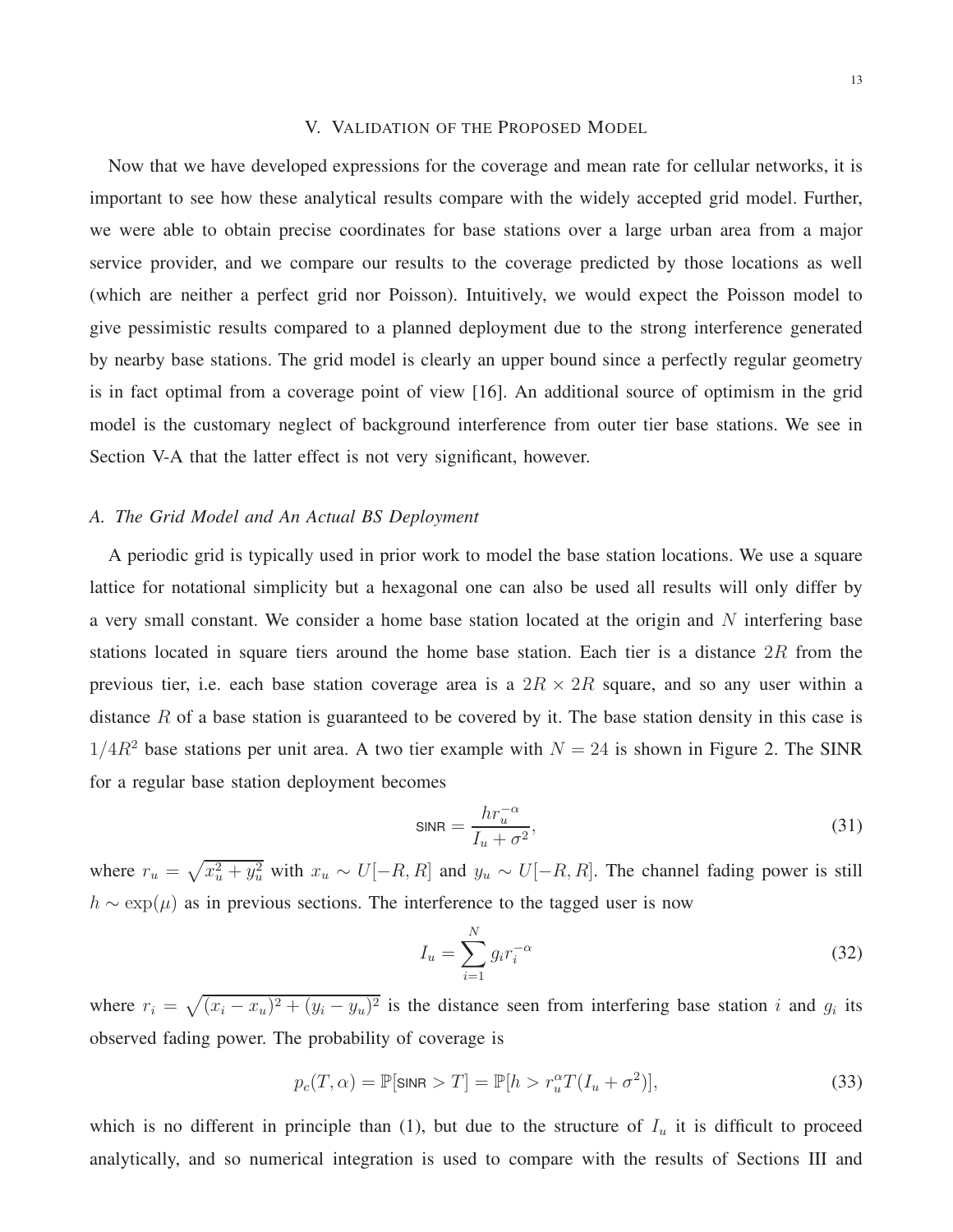IV. One important difference between the behavior of grid and random BS models are the allowed extremes on the distances of the tagged and interfering base stations. In a grid model, there is always a base station within a specified distance R and never an interfering one closer than R. In the proposed model, two base stations can be arbitrarily close together and hence there is no lower bound on  $R$ , so both the tagged and an interfering base station can be arbitrarily close to the tagged user. The only constraint is that the interfering base station must be farther than the tagged one, or else a handoff would occur.

We have also obtained the coordinates of a current base station deployment by a major service provider in a relatively flat uniform urban area. This deployment stretches over an approximately  $100 \times 100$  km square, and we show a zoom of the middle  $40 \times 40$  km in Fig. 3. In this figure, the cell boundaries correspond to a Voronoi tessellation and hence are only a function of Euclidean distance, whereas in practice other factors might determine the cell boundaries. Clearly this is only a single deployment and further validation should be done. However, we strongly suspect that deployments in many cities follow an even less regular topology due to irregular terrain such as large hills and water features and/or high concentrated population centers. It seems such scenarios might be even better suited to a random spatial model that the example provided here.

#### *B. Coverage Comparison*

In Fig. 4, we compare the traditional square grid model to the random PPP base station model. The plot gives the probability that a given  $\text{SINR}$  target T on the x-axis can be achieved, i.e. it gives the complementary cumulative distribution function (CCDF) of SINR, i.e.  $\mathbb{P}[\text{SINR} > T]$ . Both  $N = 8$  and  $N = 24$  are used, and it can be seen that the  $N = 8$  case is only slightly more optimistic as opposed to  $N = 24$ , at least for  $\alpha = 4$  (the gap increases slightly for smaller  $\alpha$ ). The curves all exhibit the same basic shape and as one would expect, a regular grid provides a higher coverage area over all possible SINR targets. A small (< 1 dB) gap is seen between the SNR = 10 and SNR  $\rightarrow \infty$  cases, which confirms that noise is not a very important consideration in dense cellular networks, which are known to be interference-limited. Therefore, we neglect noise in the ensuing plots.

In Fig. 5 we now compare the three different base station location models with exponential (Rayleigh fading) interference. The random BS model is indeed a lower bound and the grid model an upper bound. The random BS model appears no worse than the grid model in terms of accuracy and may be preferable from the standpoint that it provides conservative predictions, as well as being much more analytically tractable. The Poisson BS model becomes more accurate at lower path loss exponents. There are two reasons for this. First, the PPP models distant interference whereas a 1 or 2 tier grid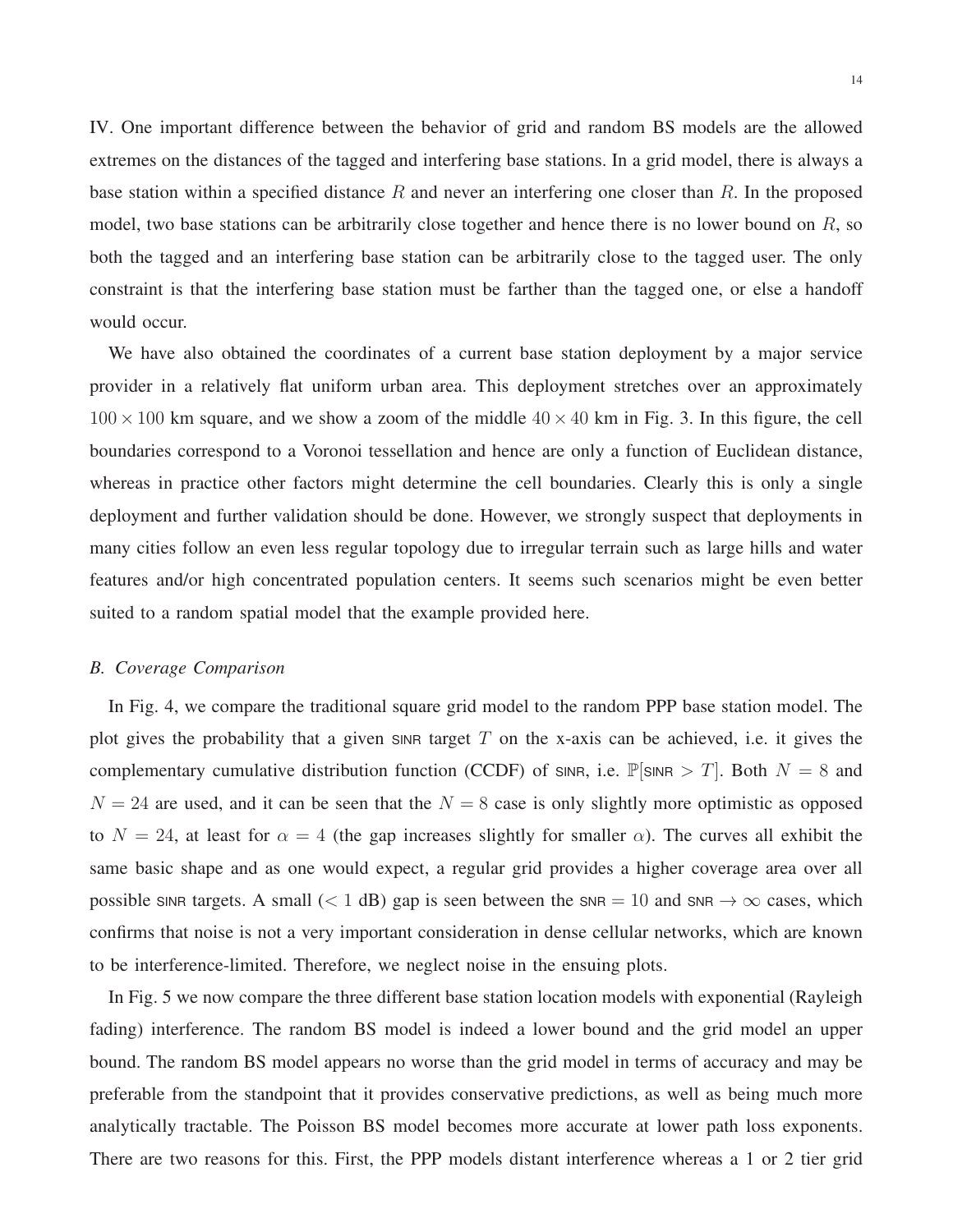model does not; and the the interference of far-off base stations is more significant for small  $\alpha$ . Second, since a weakness of the Poisson model is the artificially high probability of a nearby and dominant interfering base station, at lower path loss exponents, perhaps counter-intuitively, such an effect is less corrupting because a dominant base station contributes a lower fraction of the total interference due to the slower attenuation of non-dominant interferers.

Next we consider the effect on lognormal interference, which is common in cellular networks. Whereas shadowing to the desired base station can be overcome with power control (or macrodiversity, not considered here) the interference remains lognormal. We assume the shadowing is given by a value 10<sup> $\frac{X}{10}$ </sup> where  $X \sim N(\xi, \kappa^2)$  and  $\xi$  and  $\kappa$  are now in dB. We normalize  $\xi$  to be the same as for the exponential case and consider various values of  $\kappa$  in Figs. 6 and 7. Fig. 6 shows the extent to which lognormal interference increases the coverage probability in our model, whereas Fig. 7 shows that our model still reasonably tracks a real deployment. It may seem counterintuitive that increasing lognormal interference increases the coverage probability, the reason being that cell edge users have poor mean SINR (often below T), and so increasing randomness gives them an increasing chance of being in coverage. It also implies that SINR-aware scheduling, which is not considered here, might be able to significantly increase coverage.

#### VI. FREQUENCY REUSE: COVERAGE VS. RATE

Cellular network operators must provide at least some coverage to their customers with very high probability. For example,  $\sin A = 1$  might be a minimal level of quality needed to provide a voice call. In this case, for  $\alpha = 4$  we can see from Fig. 4 that the grid model gives a success probability of about 0.7 and the PPP model predicts 0.53. Clearly, neither is sufficient for a commercial network, so cellular designers must find a way to increase the coverage probability. Assuming the network is indeed interference-limited, a common way to do this is to reduce the number of interfering base stations. This can be done statically through a planned and fixed frequency reuse pattern and/or cell sectoring, or more adaptively via a reduced duty cycle in time (as in GSM or CDMA voice traffic), fractional frequency reuse, dynamic bandwidth allocation, or other related approaches [32], [33]. More sophisticated interference cancellation/suppression approaches can also be used, potentially utilizing multiple antennas. In this paper, we restrict our attention to straightforward per-cell frequency reuse.

In frequency reuse, the reuse factor  $\delta \geq 1$  determines the number of different frequency bands used by the network, where just one band is used per cell. For example, if  $\delta = 2$  then the square grid of Fig. 2 can assign the top row base stations frequencies 1, 2, 1, 2, 1, and then the second row 2, 1, 2, 1, 2, and so on. In this way interfering base stations are now separated by a distance  $2\sqrt{2}R$  rather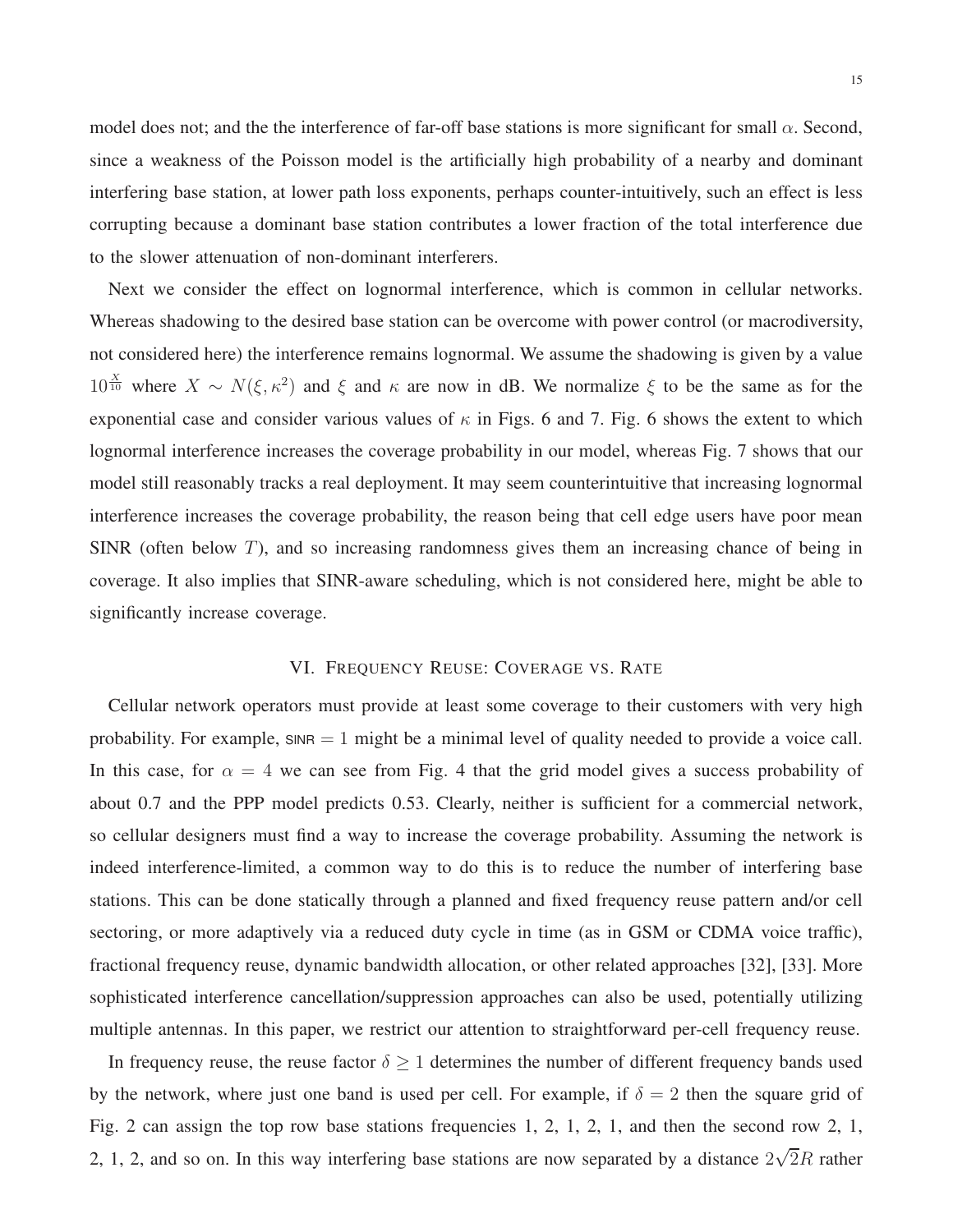than 2R. Larger values of  $\delta$  monotonically decrease the interference, e.g.  $\delta = 4$  allows a base station separation of  $4R$  in the square grid model.

The PPP BS model also allows for interference thinning, but instead of a fixed pattern (which is not possible in a random deployment) we assume that each base station picks one of  $\delta$  bands at random. A visual example is given in Fig. 8 for  $\delta = 4$ . The model suffers from the fact that adjacent base stations may simultaneously use the same frequency even for large  $\delta$ . However, it is not clear this is any worse of a model than the idealistic grid model with pre-planned frequency reuse, especially for 4G OFDMA-based networks that will use dynamic frequency allocation with very aggressive overall frequency reuse, so that each subcarrier may appear from a birds-eye view of the network to be allocated almost randomly at any snapshot in time.

# *A. Increasing Coverage via Frequency Reuse*

First, we consider the effect of random frequency reuse on the coverage probability.

*Theorem 4:* If  $\delta$  frequency bands are randomly allocated to the cells, then the coverage probability with exponentially distributed interference power is equal to

$$
p_c(T, \lambda, \alpha, \delta) = \pi \lambda \int_0^\infty \exp\left(-\pi \lambda v \left(1 + \frac{1}{\delta} \rho(T, \alpha)\right) - \mu T \sigma^2 v^{\alpha/2}\right) dv. \tag{34}
$$

*Proof:* A typical mobile user at the origin o would be served by its closest BS from the complete point process  $\Phi$ . Call this distance r, then as in Section III-A r is Rayleigh distributed with PDF  $f_r(r) = \lambda 2\pi r \exp(-\lambda \pi r^2)$  with the interferers located outside r. The interfering BSs which transmit in the same frequency band are a thinned version of the original PPP and have a density  $\lambda/\delta$ . Since a thinned version of a PPP is again a PPP, the rest of the proof exactly follows Theorem 2.  $\overline{\phantom{a}}$ 

Observe that as the number of frequency bands  $\delta \to \infty$  a coverage limit is reached that depends only on the noise power. In Fig. 9, the coverage probability is plotted with respect to the SINR threshold T for  $\delta = 2$  and  $\delta = 4$  for each of the three BS placement models.

A cellular operator often wishes to *guarantee* a certain probability of coverage to its customers. For a given blocking/outage probability  $\epsilon$ , the following corollary for the no noise case provides the number of frequency bands that are required.

*Corollary 1:* The minimum number of frequency bands needed to ensure an outage probability no greater than  $\epsilon$  is

$$
\delta = \left\lceil \frac{\rho(T, \alpha)(1 - \epsilon)}{\epsilon} \right\rceil. \tag{35}
$$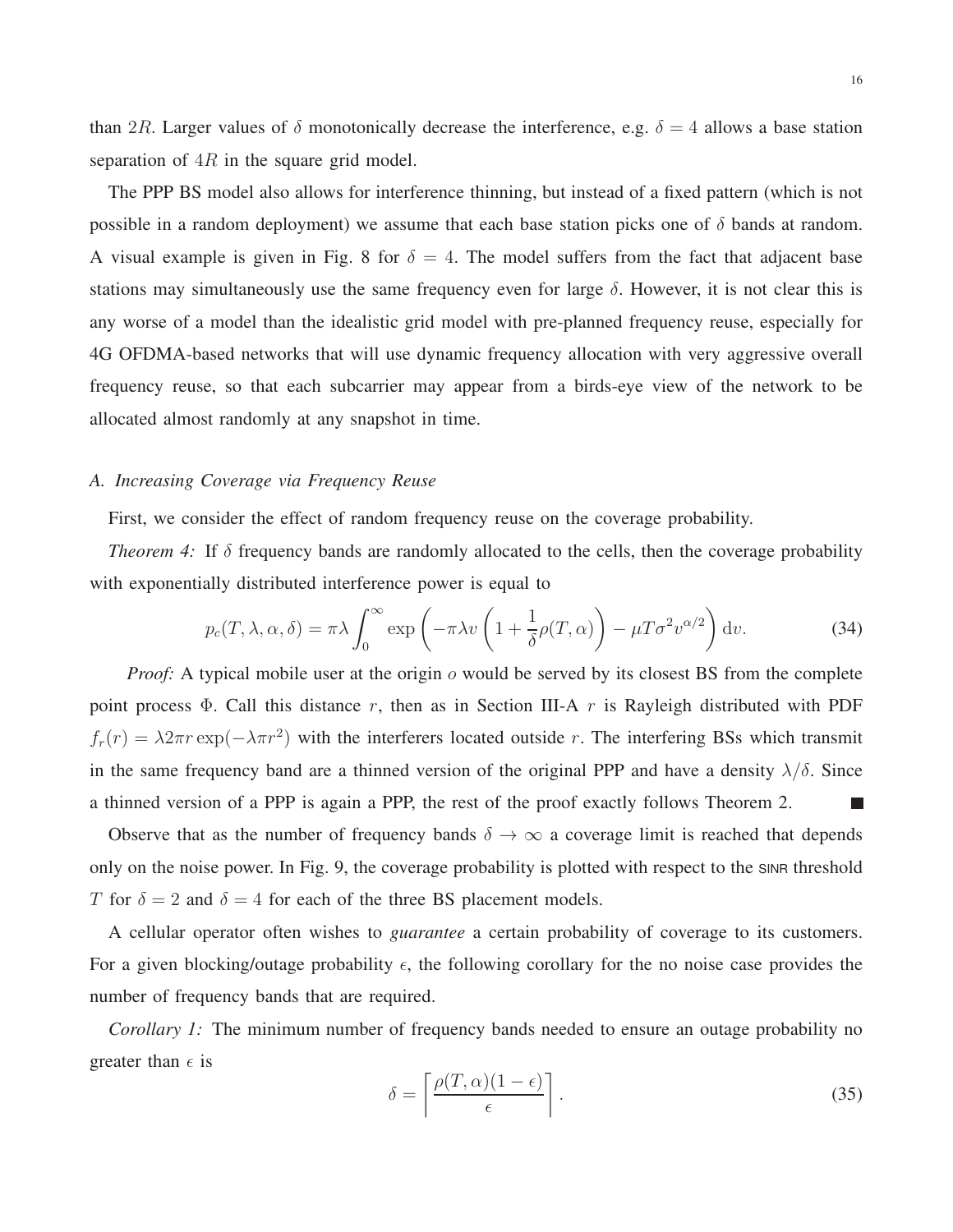*Proof:* For the case of no noise,  $\sigma^2 = 0$  and hence  $\mathcal{L}_W(\mu Tr^{\alpha}) = 1$  which simplifies the coverage probability to

$$
p_c(T, \lambda, \alpha, \delta) = \frac{1}{1 + \frac{\rho(T, \alpha)}{\delta}},
$$
\n(36)

from which the result follows by setting this quantity to be equal to  $1 - \epsilon$  and requiring it to be an integer.

We now compare these analytical results with central frequency planning (optimal) for the grid model and a heuristic approach for the actual base stations. Frequency planning in actual cellular networks is a complex optimization problem that depends on the specific geography and data loads and is often performed heuristically by the service provider. For nominally reuse 1 systems like LTE, frequency reuse can also be done adaptively on a per subcarrier basis but here we consider only static frequency reuse. To provide a reasonably fair comparison, we have used a simple centralized greedy frequency allocation algorithm that maximizes the distance between cells sharing the same frequency band in the actual BS network. Although not "optimal", it provides a reasonable benchmark to compare against the performance predictions of PPP model which uses a random frequency allocation. Examples of both allocations are shown visually in Fig. 8. Under a random frequency allocation, adjacent cells may transmit in the same band with a higher probability as compared to a planned allocation. This leads to an increasing gap between the coverage predicted by the PPP model and that of the actual BSs as  $\delta$ increases, as per Fig. 9. As expected, central frequency planning also outperforms random frequency allocation. This indicates that the proposed model in its current form is not a faithful predictor of coverage for large frequency reuse factors. However, a recent work [34]uses this approach to study related and more general interference management techniques such as fractional frequency reuse.

#### *B. Frequency Reuse's Effect on Rate*

The desirable increase in coverage with increasing  $\delta$  has to be balanced against the fact that each cell can only use  $1/\delta$ th of the available frequencies. In this section we will show that the optimal  $\delta$ from a mean rate point of view is in fact  $\delta = 1$ , i.e. any increase in coverage from frequency reuse is paid for by decreasing the overall sum rate in the network. The following general result can be given for average rate with frequency reuse, the key observation being that since the bandwidth per cell was previously normalized to 1 Hz, now it is  $\frac{1}{\delta}$  Hz. We assume the SNR per band is unchanged.

*Theorem 5:* If δ frequency bands are randomly allocated to the cells, the average rate of a typical mobile user in a downlink is

$$
\tau(\lambda,\alpha,\delta) = \frac{1}{\delta} \int_{r>0} e^{-\pi\lambda r^2} \int_{t>0} e^{-\sigma^2\mu r^{\alpha}(e^t-1)} \mathcal{L}_{I_r}(\mu r^{\alpha}(e^t-1)) \mathrm{d}t 2\pi\lambda r \mathrm{d}r,\tag{37}
$$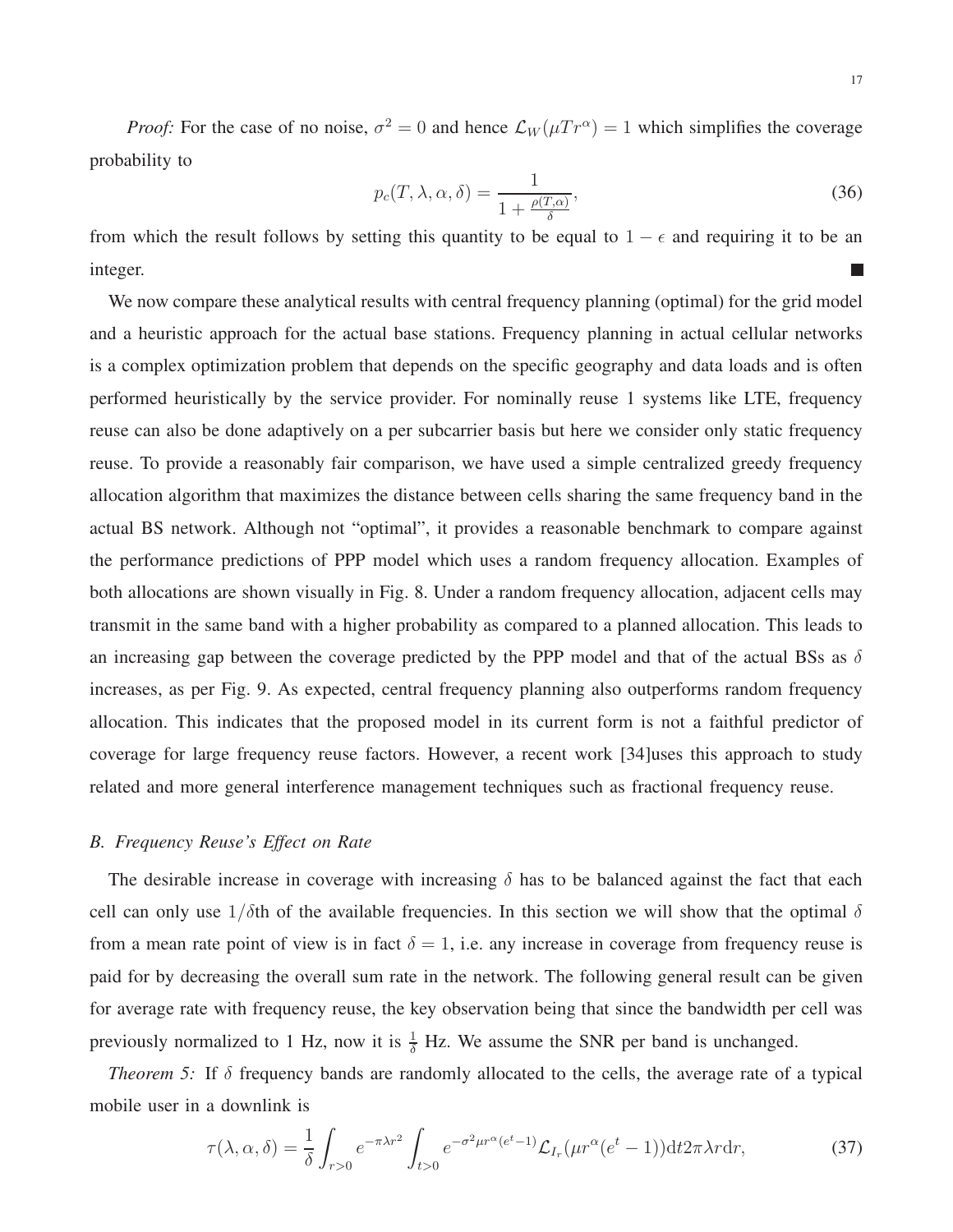where

$$
\mathcal{L}_{I_r}(\mu r^{\alpha}(e^t - 1)) = \exp\left(-\frac{\lambda \pi r^2 (e^t - 1)^{2/\alpha}}{\delta} \int_{(e^t - 1)^{-2/\alpha}}^{\infty} \frac{1}{1 + g^{\alpha/2}} dq\right).
$$
 (38)

dt,

*Proof:* The average rate of a typical mobile user is  $\frac{1}{\delta} \mathbb{E}[\ln(1 + \text{SINR})]$ , and the proof proceeds in a similar manner to Theorem 4 and Theorem 3 and so is omitted. m. From the above Theorem, the average rate *without noise* is given by

> $\tau(\lambda, \alpha, \delta) =$ 1

and is obviously maximized for 
$$
\delta = 1
$$
. This can also be seen visually in Fig. 10, which shows the average rate as a function of  $\delta$  for two different path loss exponents. The next corollary generalizes

this observation to the case of non-zero noise.

*Corollary 2:* The average rate of a typical mobile user  $\tau(\lambda, \alpha, \delta)$  is maximized for  $\delta = 1$ .

*Proof:* Using the substitution  $r^2 \rightarrow \delta y$  in (37), we observe that the integrand decreases with  $\delta$ , hence verifying the claim. m.

As in (30), the average rate simplifies further for the case of  $\alpha = 4$  and no noise and

$$
\tau(\lambda, 4, \delta) = \int_{t>0} \frac{1}{\delta + \sqrt{e^t - 1} \left( \pi/2 - \arctan\left(\frac{1}{\sqrt{e^t - 1}}\right) \right)} \mathrm{d}t.
$$

By using numerical integration,  $\tau(\lambda, 4, 1) \approx 1.49$  nats/sec/Hz,  $\tau(\lambda, 4, 2) \approx 1.1$  nats/sec/Hz, and  $\tau(\lambda, 4, 3) \approx 0.87$  nats/sec/Hz.

## VII. CONCLUSIONS

This paper has presented a new framework for downlink cellular network analysis. It is significantly more tractable than the traditional grid-based models, and appears to track (and lower bound) a real deployment about as accurately as the traditional grid model (which upper bounds). A final verdict on its accuracy will require extensive comparison with further real base station deployments. In view of current trends whereby base stations are deployed somewhat opportunistically with ever-increasing density, and having variable cell radii, the proposed model may actually become increasingly accurate as well as much more tractable.

Given the number of problems of contemporary interest that require modeling neighboring base stations, the possibilities for future work using this model are extensive. An extension to the uplink would be desirable. Further extensions to this approach could include random spatial placements of base stations that model repulsion, or heterogeneous networks that have both macro and micro/pico/femto cells with differing transmit powers and coverage areas. It would also be of interest to explore how various multiple antenna techniques, opportunistic scheduling, and base station cooperation affect coverage and rate.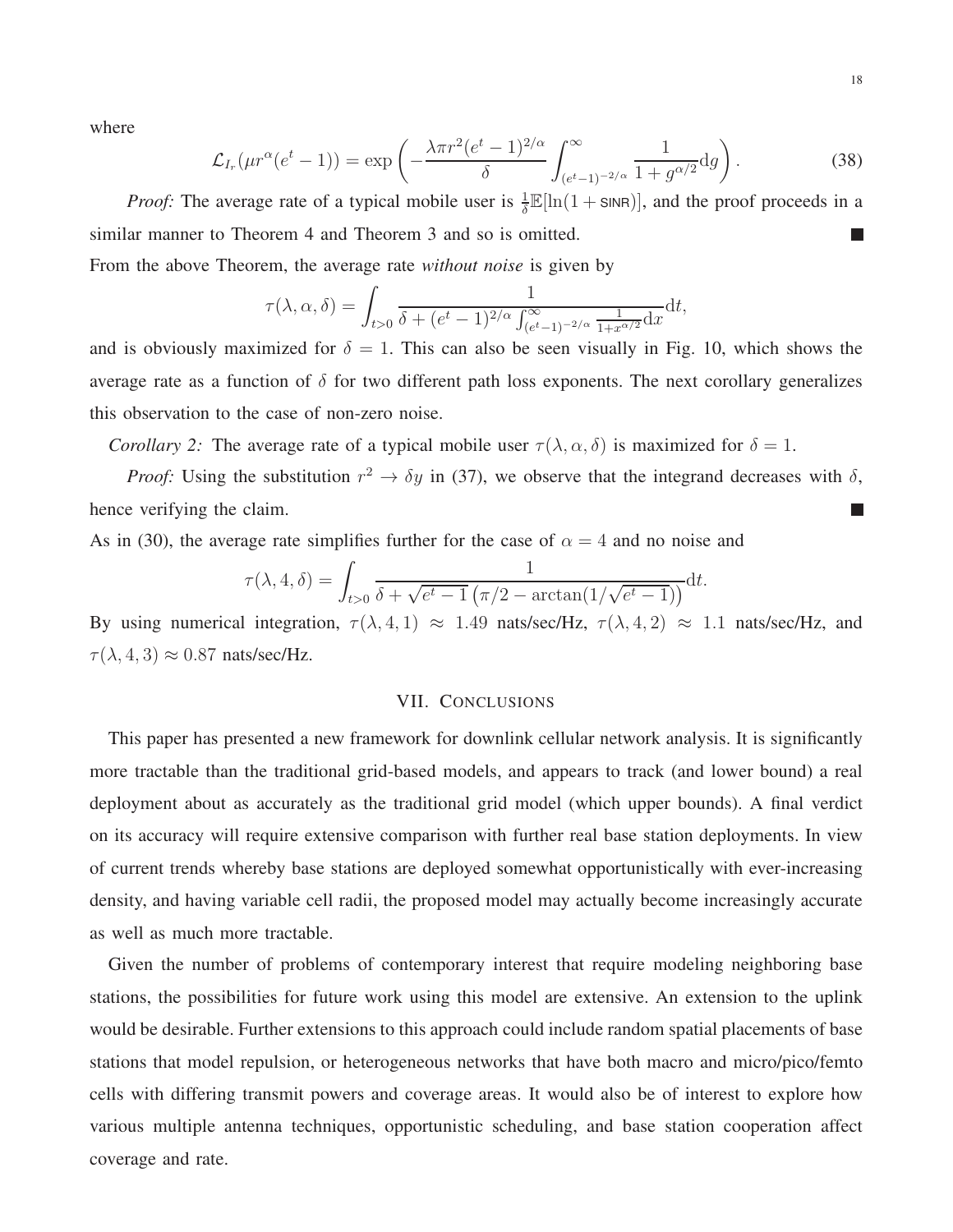# VIII. ACKNOWLEDGEMENTS

The authors appreciate feedback from A. Lozano, N. Jindal, and J. Foschini. In particular they suggested the consideration of lognormal shadowing, which led to the general fading results. The detailed feedback of the reviewers was also helpful.

#### **REFERENCES**

- [1] A. D. Wyner, "Shannon-theoretic approach to a Gaussian cellular multiple-access channel," *IEEE Trans. on Info. Theory*, vol. 40, no. 11, pp. 1713–1727, Nov. 1994.
- [2] S. Shamai and A. D. Wyner, "Information-theoretic considerations for symmetric, cellular, multiple-access fading channels parts I & II,," *IEEE Trans. on Info. Theory*, vol. 43, no. 11, pp. 1877–1911, Nov. 1997.
- [3] O. Somekh and S. Shamai, "Shannon-theoretic approach to a Gaussian cellular multi-access channel with fading," *IEEE Trans. on Info. Theory*, vol. 46, pp. 1401–1425, Jul. 2000.
- [4] J. Xu, J. Zhang, and J. G. Andrews, "When does the Wyner model accurately describe an uplink cellular network?" in *IEEE Globecom*, Miami, FL, Dec. 2010.
- [5] A. J. Viterbi, A. M. Viterbi, and E. Zehavi, "Other-cell interference in cellular power-controlled CDMA," *IEEE Trans. on Communications*, vol. 42, no. 2/3/4, pp. 1501–4, Feb-Apr 1994.
- [6] K. S. Gilhousen, I. Jacobs, R. Padovani, A. J. Viterbi, L. Weaver, and C. Wheatley, "On the capacity of a cellular CDMA system," *IEEE Trans. on Veh. Technology*, vol. 40, no. 2, pp. 303–12, May 1991.
- [7] O. Somekh, B. M. Zaidel, and S. Shamai, "Sum rate characterization of joint multiple cell-site processing," *IEEE Trans. on Info. Theory*, pp. 4473–4497, Dec. 2007.
- [8] S. Jing, D. N. C. Tse, J. Hou, J. B. Soriaga, J. E. Smee, and R. Padovani, "Multi-cell downlink capacity with coordinated processing," *EURASIP Journal on Wireless Communications and Networking*, 2008, volume 2008, Article ID 586878.
- [9] O. Simeone, O. Somekh, H. V. Poor, and S. Shamai, "Local base station cooperation via finite-capacity links for the uplink of linear cellular networks," *IEEE Trans. Info. Theory*, vol. 55, no. 1, pp. 190–204, Jan. 2009.
- [10] C. B. Chae, I. Hwang, R. W. Heath, and V. Tarokh, "Interference aware-coordinated beamform system in a two-cell environment," *IEEE Journal on Sel. Areas in Communications*, to appear.
- [11] D. Gesbert, S. Hanly, H. Huang, S. Shamai, O. Simeone, and W. Yu, "Multi-cell mimo cooperative networks: A new look at interference," *IEEE Journal on Sel. Areas in Communications*, vol. 28, no. 9, pp. 1380 –1408, Dec. 2010.
- [12] T. S. Rappaport, *Wireless Communications: Principles and Practice*, 2nd ed. Upper Saddle River, New Jersey: Prentice-Hall, 2002.
- [13] A. J. Goldsmith, *Wireless Communications*. Cambridge University Press, 2005.
- [14] F. Baccelli, M. Klein, M. Lebourges, and S. Zuyev, "Stochastic geometry and architecture of communication networks," *J. Telecommunication Systems*, vol. 7, no. 1, pp. 209–227, 1997.
- [15] F. Baccelli and S. Zuyev, "Stochastic geometry models of mobile communication networks," in *Frontiers in queueing*. Boca Raton, FL: CRC Press, 1997, pp. 227–243.
- [16] T. X. Brown, "Cellular performance bounds via shotgun cellular systems," *IEEE Journal on Sel. Areas in Communications*, vol. 18, no. 11, pp. 2443 – 55, Nov. 2000.
- [17] L. Decreusefond, P. Martins, and T.-T. Vu, "An analytical model for evaluating outage and handover probability of cellular wireless networks," *arXiv:1009.0193v1*, Sep. 2010.
- [18] M. Haenggi, J. G. Andrews, F. Baccelli, O. Dousse, and M. Franceschetti, "Stochastic geometry and random graphs for the analysis and design of wireless networks," *IEEE Journal on Sel. Areas in Communications*, vol. 27, no. 7, pp. 1029–46, Sep. 2009.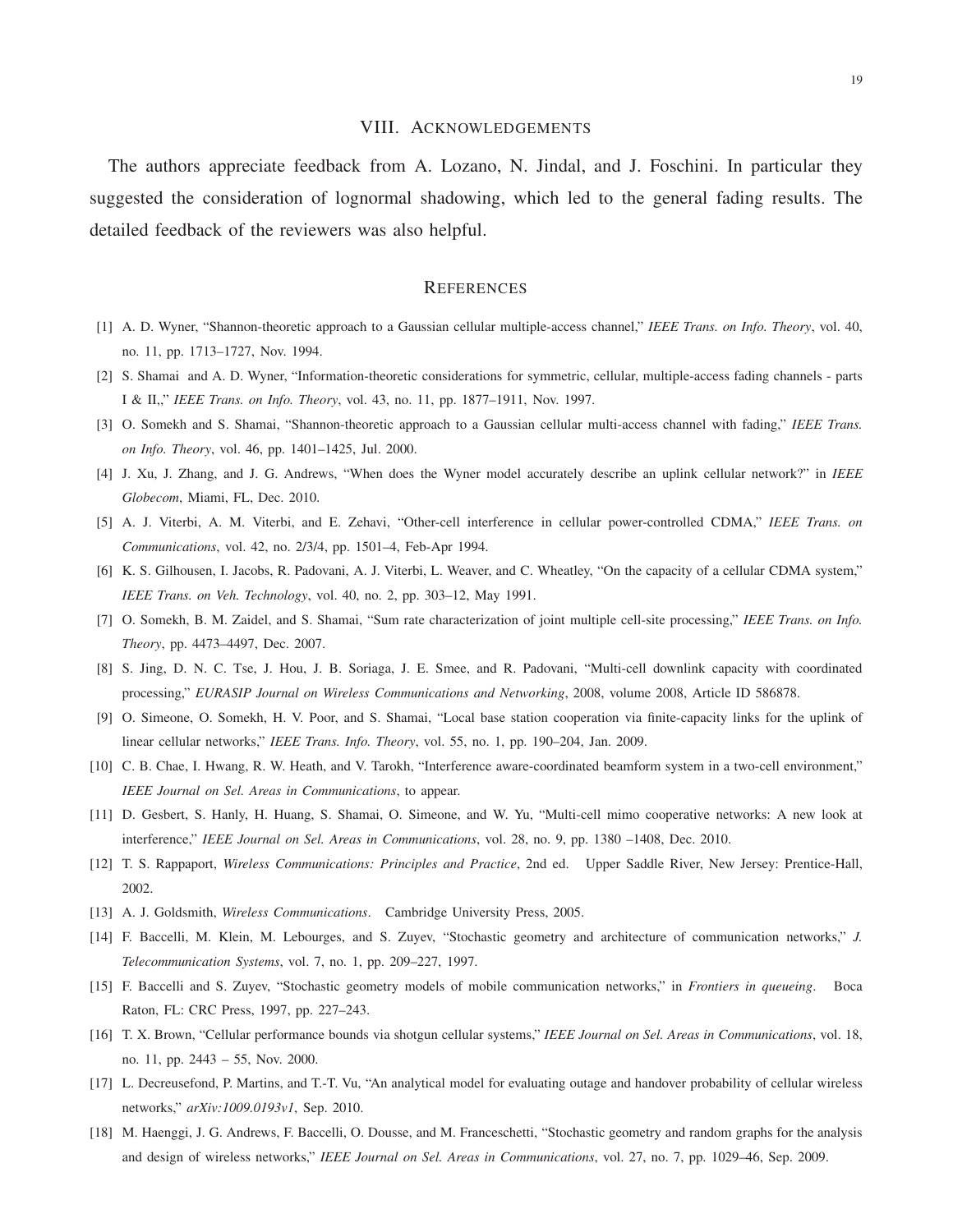- [19] C. C. Chan and S. V. Hanly, "Calculating the outage probability in a CDMA network with spatial Poisson traffic," *IEEE Transactions on Vehicular Technology*, vol. 50, no. 1, pp. 183–204, Jan. 2001.
- [20] V. Chandrasekhar and J. G. Andrews, "Uplink capacity and interference avoidance for two-tier femtocell networks," *IEEE Transactions on Wireless Communications*, vol. 8, no. 7, pp. 3498–3509, July 2009.
- [21] X. Yang and A. Petropulu, "Co-channel interference modelling and analysis in a Poisson field of interferers in wireless communications," *IEEE Trans. on Signal Processing*, vol. 51, no. 1, pp. 64–76, Jan. 2003.
- [22] F. Baccelli and B. Blaszczyszyn, *Stochastic Geometry and Wireless Networks*. NOW: Foundations and Trends in Networking, 2010.
- [23] D. Stoyan, W. Kendall, and J. Mecke, *Stochastic Geometry and Its Applications, 2nd Edition*, 2nd ed. John Wiley and Sons, 1996.
- [24] F. Baccelli, B. Blaszczyszyn, and P. Muhlethaler, "Stochastic analysis of spatial and opportunistic aloha," *IEEE Journal on Sel. Areas in Communications*, pp. 1105–1119, Sept. 2009.
- [25] S. B. Lowen and M. C. Teich, "Power-law shot noise," *IEEE Transactions on Information Theory*, vol. 36, no. 6, pp. 1302–1318, November 1990.
- [26] M. Haenggi and R. K. Ganti, *Interference in Large Wireless Networks*. NOW: Foundations and Trends in Networking, 2009.
- [27] T. Cover, "Broadcast channels," *IEEE Trans. on Info. Theory*, vol. 18, no. 1, pp. 2 14, Jan. 1972.
- [28] B. Rimoldi and R. Urbanke, "A rate splitting approach to the Gaussian multiple access channel," *IEEE Trans. on Info. Theory*, vol. 42, pp. 364–75, Mar. 1996.
- [29] A. E. Gamal and Y. H. Kim, *Lecture Notes on Network Information Theory*. arXiv:1001.3404v4, 2010.
- [30] S. Weber, J. G. Andrews, X. Yang, and G. de Veciana, "Transmission capacity of wireless ad hoc networks with successive interference cancellation," *IEEE Trans. on Info. Theory*, vol. 53, no. 8, pp. 2799–2814, Aug. 2007.
- [31] J. Blomer and N. Jindal, "Transmission capacity of wireless ad hoc networks: Successive interference cancellation vs. joint detection," in *Proc., IEEE Intl. Conf. on Communications*, Dresden, Germany, Jun. 2009, pp. 1 – 5.
- [32] A. Ghosh, J. Zhang, J. G. Andrews, and R. Muhamed, *Fundamentals of LTE*. Prentice-Hall, 2010.
- [33] G. Boudreau, J. Panicker, N. Guo, R. Chang, N. Wang, and S. Vrzic, "Interference coordination and cancellation for 4G networks," *IEEE Communications Magazine*, vol. 47, no. 4, pp. 74–81, Apr. 2009.
- [34] T. D. Novlan, R. K. Ganti, A. Ghosh, and J. G. Andrews, "Analytical evaluation of fractional frequency reuse for OFDMA cellular networks," *ArXiv e-prints*, Jan. 2011, available at http://arxiv.org/abs/1101.5130.

#### APPENDIX A

#### PROOF OF THEOREM 2

The proof tracks the proof of Theorem 1 up until step (a) of (12). Then,

$$
\mathcal{L}_{I_r}(s) = \mathbb{E}_{\Phi, \{g_i\}} \left[ \prod_{i \in \Phi \setminus \{b_o\}} \mathbb{E}_{g_i} [\exp(-sg_i R_i^{-\alpha})] \right]
$$

$$
= \mathbb{E}_{\Phi} \left[ \prod_{i \in \Phi \setminus \{b_o\}} \frac{\mu}{\mu + s R_i^{-\alpha}} \right]
$$

$$
= \exp\left( -2\pi \lambda \int_r^{\infty} \left( 1 - \frac{\mu}{\mu + s v^{-\alpha}} \right) v \, \mathrm{d}v \right), \tag{39}
$$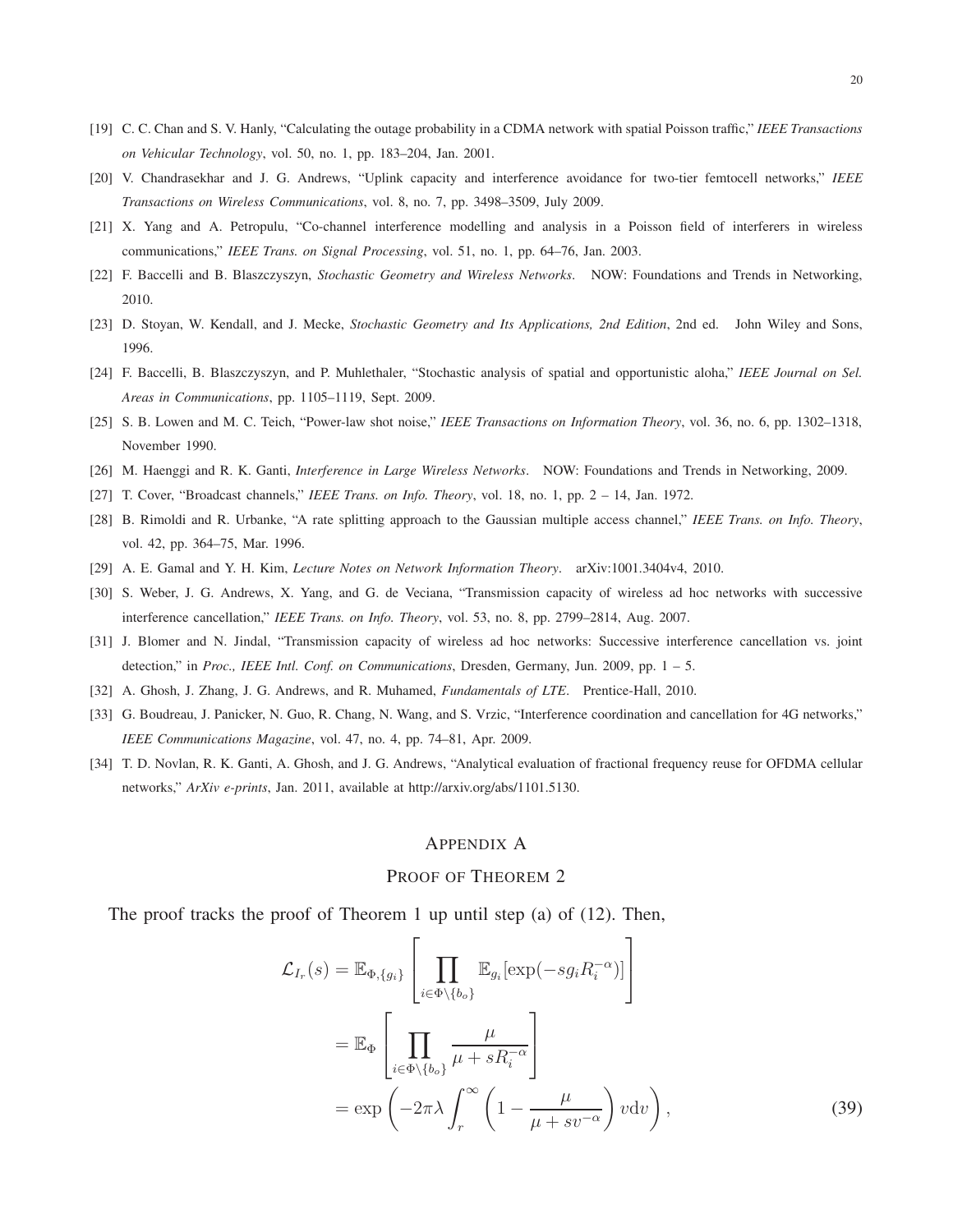$$
\mathcal{L}_{I_r}(\mu Tr^{\alpha}) = \exp\left(-2\pi\lambda \int_r^{\infty} \frac{T}{T + (v/r)^{\alpha}} v \mathrm{d}v\right).
$$

Employing a change of variables  $u = \left(\frac{v}{\pi}\right)$  $rT^{\frac{1}{\alpha}}$  $\int_{0}^{2}$  results in

$$
\mathcal{L}_{I_r}(\mu Tr^{\alpha}) = \exp\left(-\pi r^2 \lambda \rho(T,\alpha)\right),\tag{40}
$$

where

$$
\rho(T,\alpha) = T^{2/\alpha} \int_{T^{-2/\alpha}}^{\infty} \frac{1}{1 + u^{\alpha/2}} du.
$$

Plugging (40) into (11) with  $v \to r^2$  gives the desired result.

#### APPENDIX B

# PROOF OF THEOREM 3

The ergodic rate of the typical user is  $\tau \triangleq \mathbb{E}[\ln(1 + \text{SINR})]$  where the average is taken over both the spatial PPP and the fading distribution. Since for a positive random variable X,  $\mathbb{E}[X] = \int_{t>0} \mathbb{P}(X >$  $t)dt$ , it follows similar to Theorems 1 and 2 that

$$
\tau(\lambda, \alpha) \triangleq \mathbb{E}[\ln(1 + \sinh)] = \int_{r>0} e^{-\pi\lambda r^2} \mathbb{E}\left(\ln\left(1 + \frac{hr^{-\alpha}}{\sigma^2 + I_r}\right)\right) 2\pi\lambda r dr
$$
  
\n
$$
= \int_{r>0} e^{-\pi\lambda r^2} \int_{t>0} \mathbb{P}\left[\ln\left(1 + \frac{hr^{-\alpha}}{\sigma^2 + I_r}\right) > t\right] dt 2\pi\lambda r dr
$$
  
\n
$$
= \int_{r>0} e^{-\pi\lambda r^2} \int_{t>0} \mathbb{P}\left[h > r^{\alpha}(\sigma^2 + I_r)(e^t - 1)\right] dt 2\pi\lambda r dr
$$
  
\n
$$
= \int_{r>0} e^{-\pi\lambda r^2} \int_{t>0} \mathbb{E}\left(\exp\left(-\mu r^{\alpha}(\sigma^2 + I_r)(e^t - 1)\right)\right) dt 2\pi\lambda r dr
$$
  
\n
$$
= \int_{r>0} e^{-\pi\lambda r^2} \int_{t>0} e^{-\sigma^2\mu r^{\alpha}(e^t - 1)} \mathcal{L}_{I_r}(\mu r^{\alpha}(e^t - 1)) dt 2\pi\lambda r dr.
$$

From (12) we obtain

$$
\mathcal{L}_{I_r}(\mu r^{\alpha}(e^t - 1)) = \exp\left(-2\pi\lambda \int_r^{\infty} \left(1 - \frac{1}{1 + (e^t - 1)(r/v)^{\alpha}}\right)v dv\right)
$$
  

$$
= \exp\left(-\pi\lambda r^2 \int_1^{\infty} \frac{e^t - 1}{e^t - 1 + u^{\alpha/2}} du\right)
$$
  

$$
= \exp\left(-\pi\lambda r^2 (e^t - 1)^{2/\alpha} \int_{(e^t - 1)^{-2/\alpha}}^{\infty} \frac{1}{1 + x^{\alpha/2}} dx\right),
$$

and the proof is complete.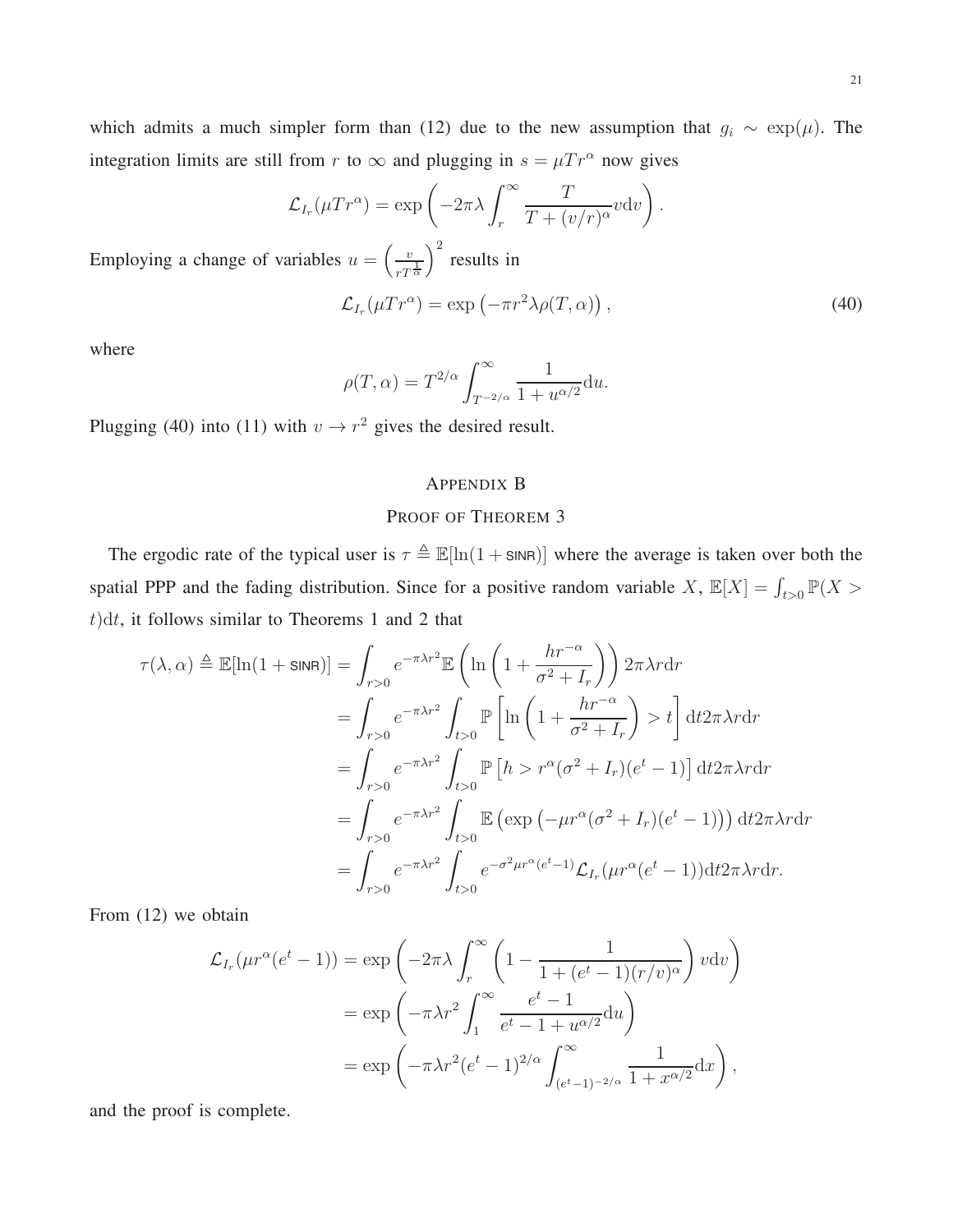

Fig. 1. Poisson distributed base stations and mobiles, with each mobile associated with the nearest BS. The cell boundaries are shown and form a Voronoi tessellation.



Fig. 2. A regular square lattice model for cellular base stations with one tier of eight interfering base stations. The base stations are marked by circles and the active mobile user in the tagged cell by a cross.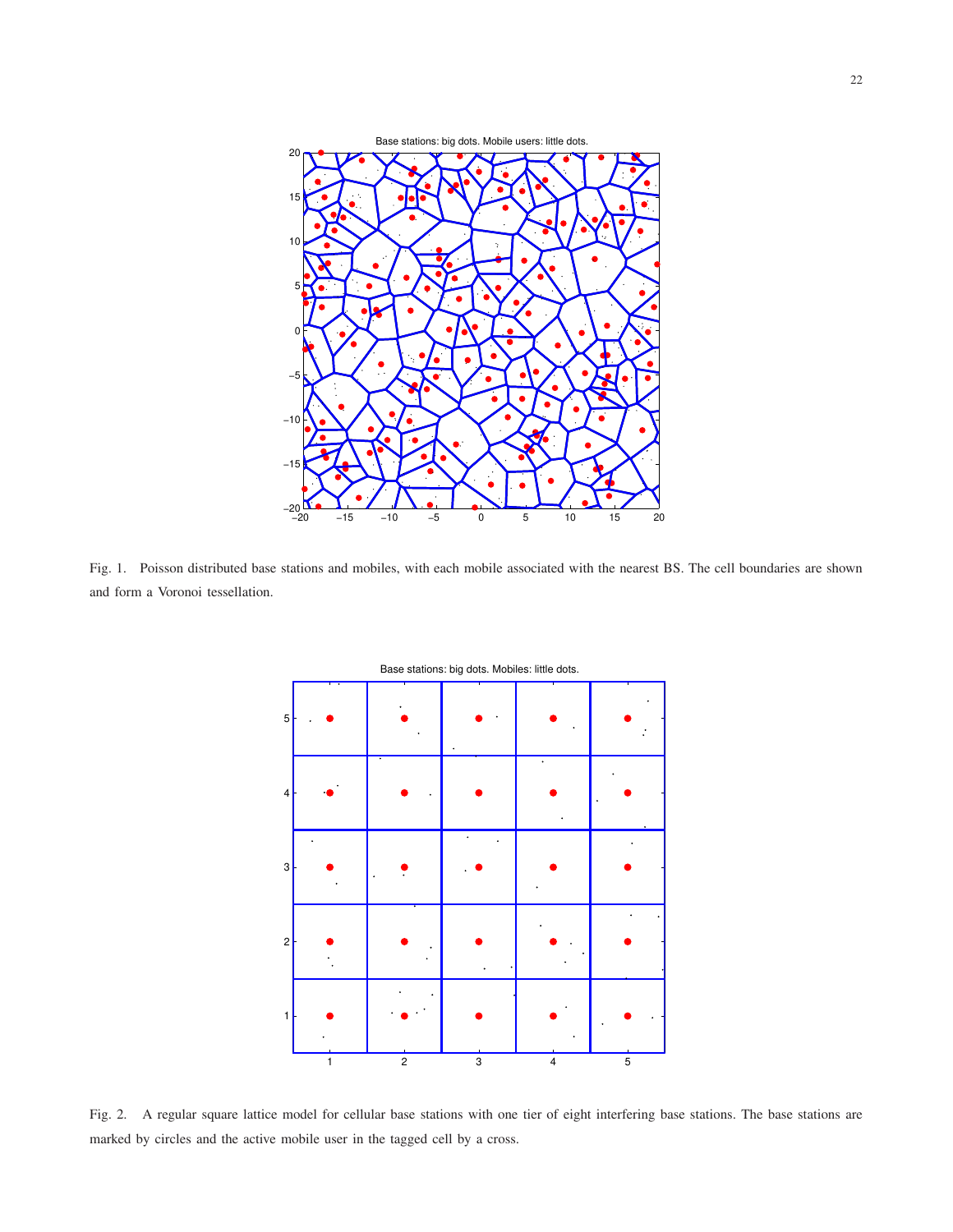

Fig. 3. A  $40 \times 40$  km view of a current base station deployment by a major service provider in a relatively flat urban area, with cell boundaries corresponding to a Voronoi tessellation.



Fig. 4. Probability of coverage comparison between proposed PPP base station model and square grid model with  $N = 8,24$  and  $\alpha = 4$ . The no noise approximation is quite accurate, and it can be seen there is only a slightly lower coverage area with 24 interfering base stations versus 8.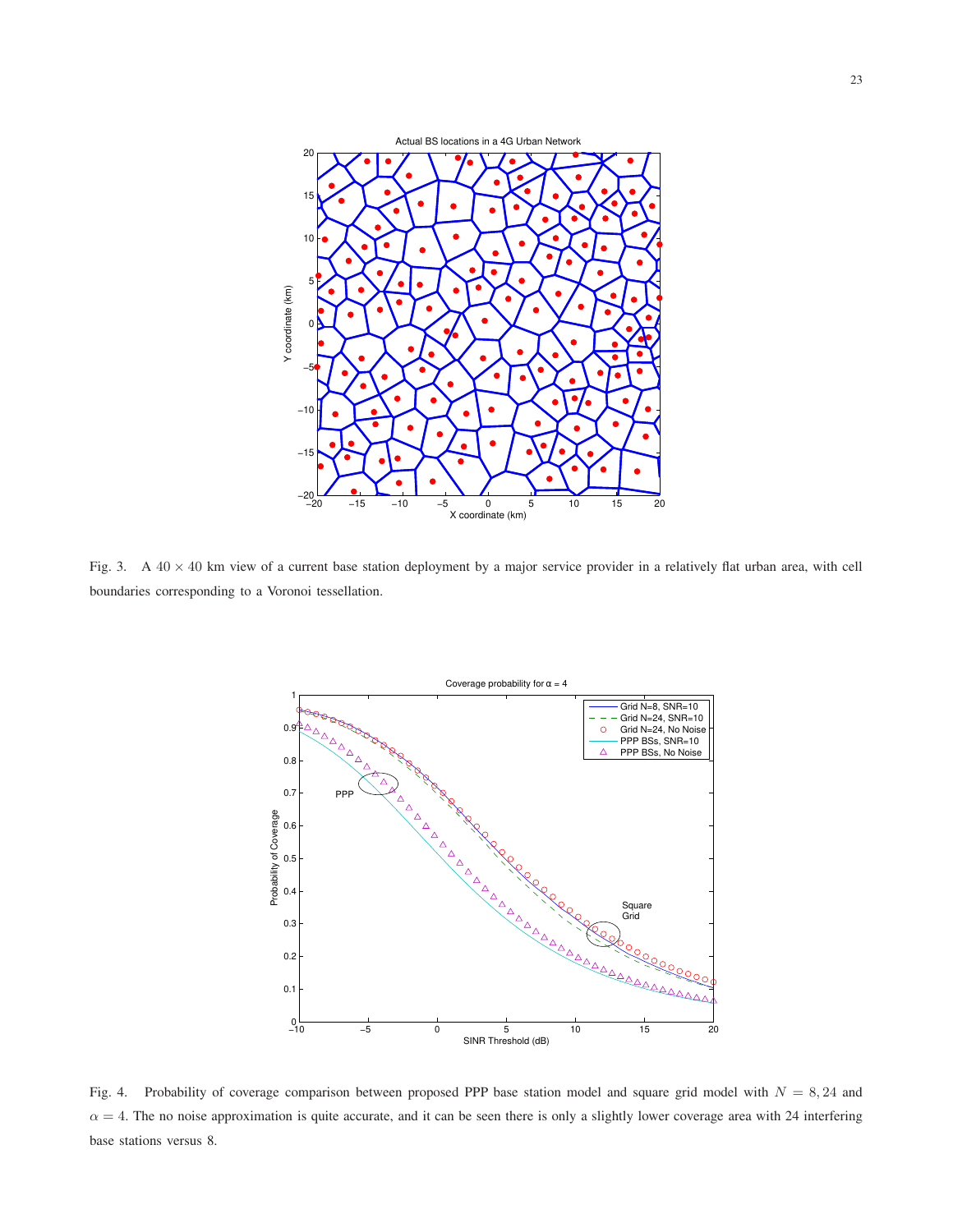

Fig. 5. Probability of coverage for  $\alpha = 2.5$  (left) and  $\alpha = 4$  (right), SNR = 10, exponential interference. The proposed model is a lower bound and more accurate at lower path loss exponents.



Fig. 6. Poisson distributed base stations, no noise,  $\alpha = 4$  with 4 curves corresponding to lognormal shadowing standard deviations of 0, 3, and 6 dB and Rayleigh fading interference (without shadowing).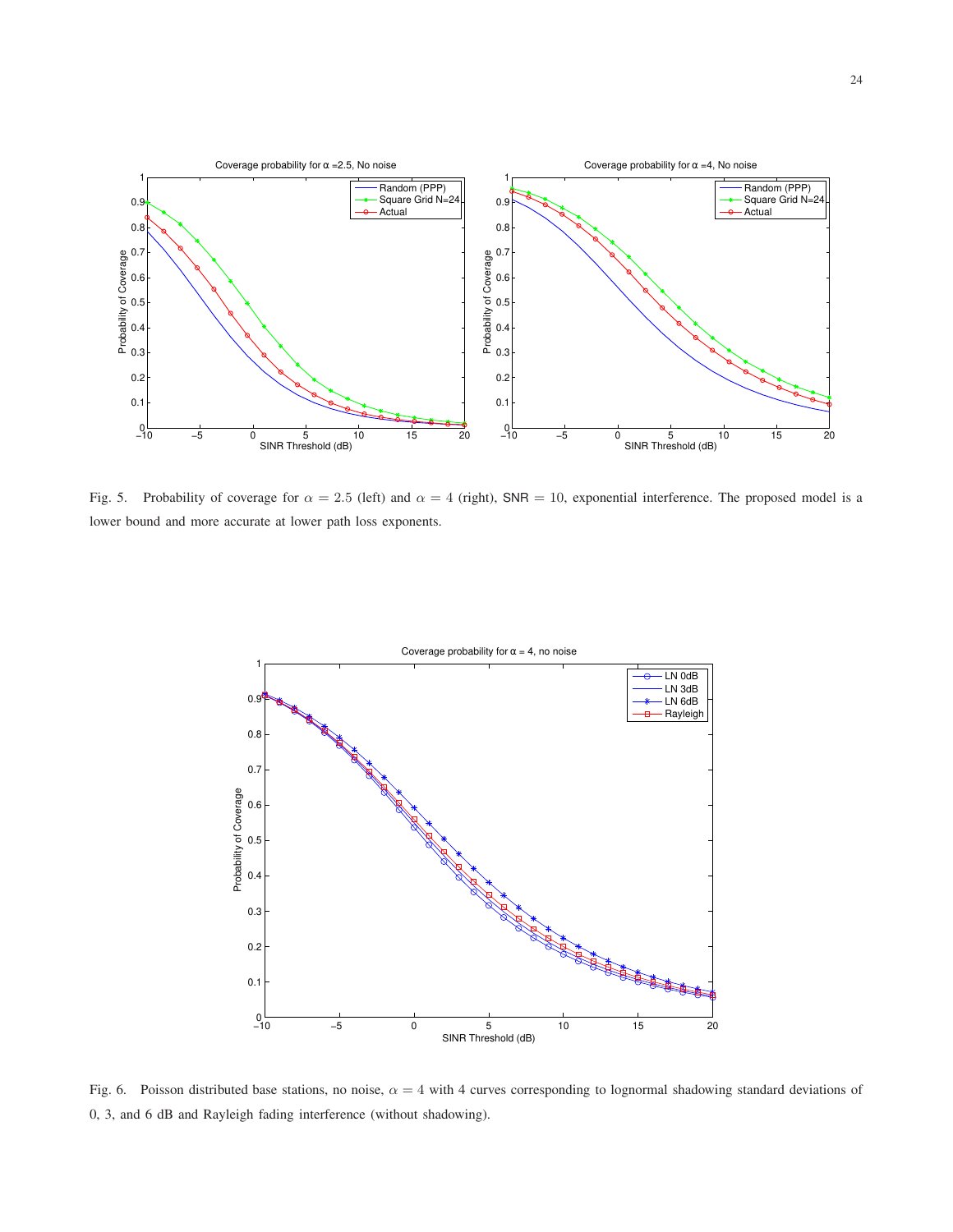

Fig. 7. Poisson vs. actual vs. grid base stations for  $\alpha = 3$  with LN interference of 6 dB.



Fig. 8. Left: A spatial reuse of  $\delta = 4$  is shown for an actual BS development using a greedy frequency allocation. Right: Corresponds to a  $\delta = 4$  reuse for a Poisson base station network with random frequency allocation. The shaded cells use the same frequency.